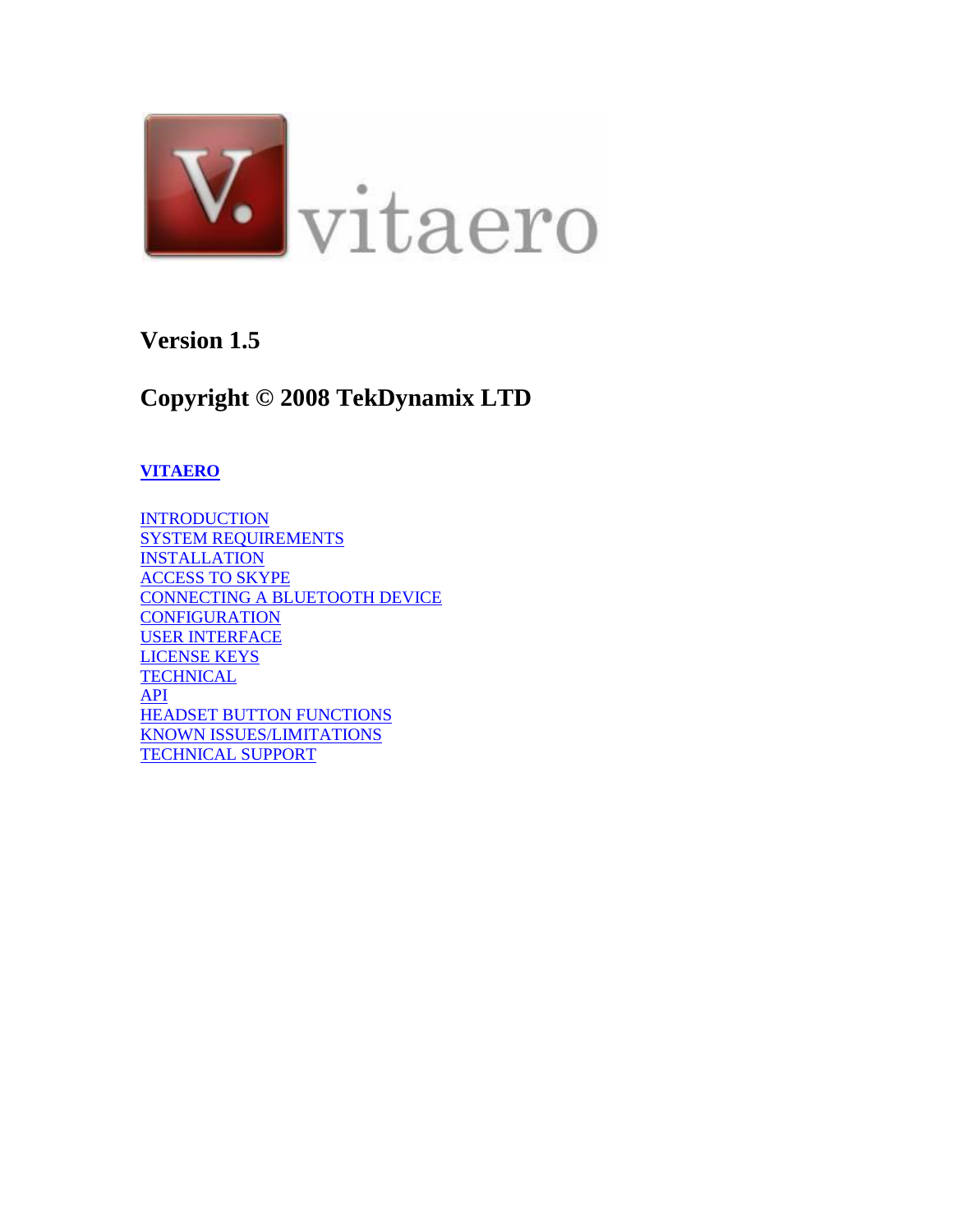# <span id="page-1-0"></span>**vitaero**

## <span id="page-1-1"></span>**Introduction**

vitaero is a software application that seamlessly connects a *Bluetooth*® headset to  $\text{Skype}^{\text{TM}}$  on your PC so you can dial, pick-up, hang-up or mute calls.

The main features of this release are:

- Works with all popular Bluetooth headsets
- Tested and certified by Skype
- Dial, pick-up or hang-up Skype calls from the headset
- Quick-dial a contact with the headset button
- Auto-dial a contact when they appear online
- Mute/un-mute a call from the headset
- Supports Skype Voicemail and Conference Calls
- Integrated Bluetooth headset Pairing Wizard

## <span id="page-1-2"></span>**System Requirements**

For vitaero to work, your system must satisfy the following requirements:

- Skype version (all versions)
- Microsoft Windows 2000 or XP (SP1 or SP2)
- Bluetooth adaptor (integrated, USB or PCMCIA)
- Widcomm Bluetooth drivers  $1.4.2.x$ ,  $1.4.3.x$ ,  $3.x$ ,  $4.x$ ,  $5.x$ , or Toshiba Bluetooth drivers 3.01.x, 3.03.x, 3.20.x, 4.00.x
- Bluetooth headset or handset (see [http://www.vitaero.com/bluetooth\)](http://www.vitaero.com/bluetooth)

## <span id="page-1-3"></span>**Installation**

Launch setup.exe and the vitaero Setup Wizard will appear to guide you through the rest of the installation. After the installation is finished, allow the vitaero application to run and it will appear as a red icon in the Windows system tray:

# <span id="page-1-4"></span>**Access to Skype**

Skype will display a dialog that asks for permission for vitaero to use Skype. Skype does this for your safety and to prevent the spread of malicious computer viruses: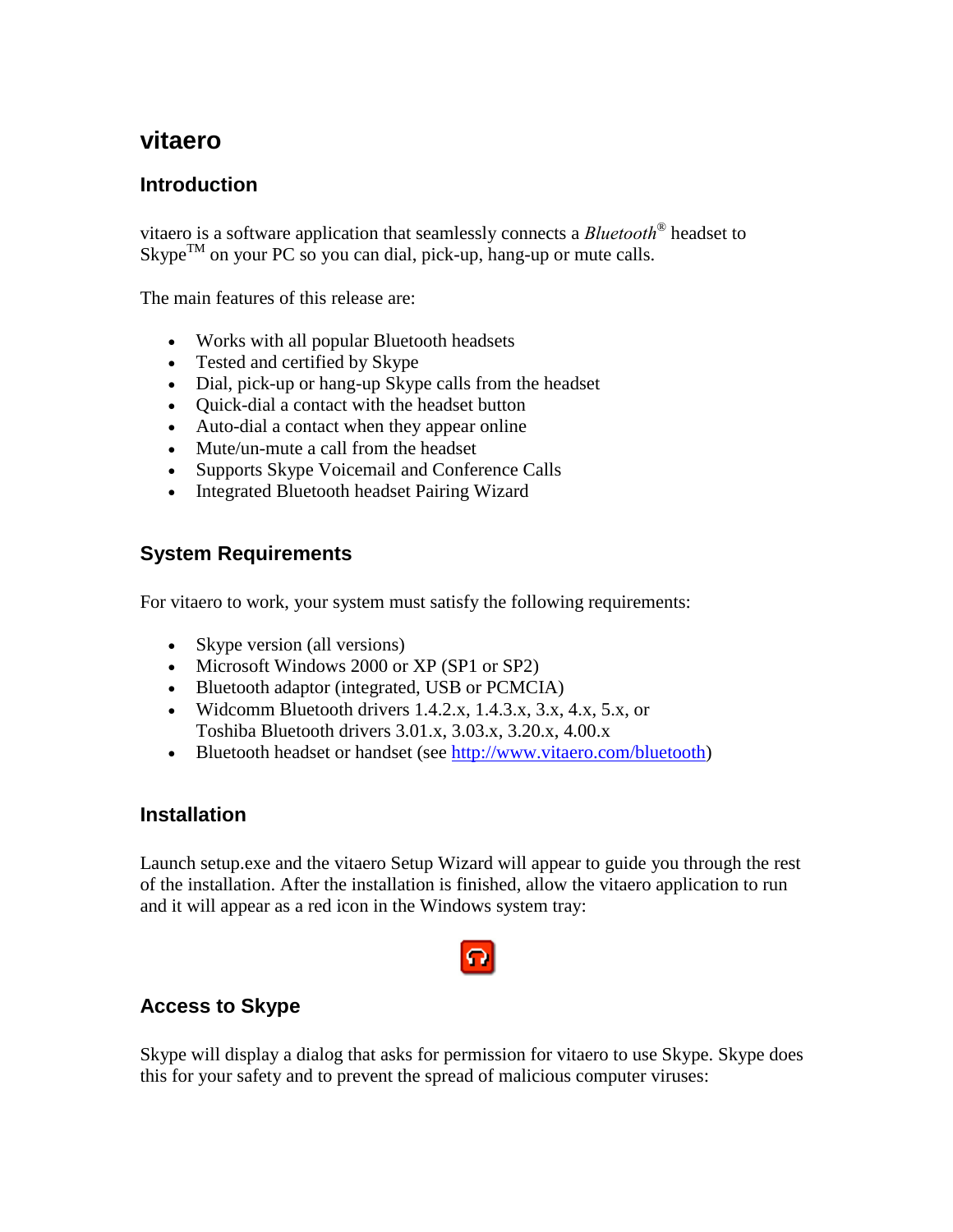

Choose the "Allow this program to use Skype" option and then press the "OK" button.

## **This is necessary for vitaero to function correctly.**

If you have mistakenly chosen the "Do not allow this program to use Skype option", vitaero will inform you that it has been refused access. To change this setting in Skype, open the "Tools" menu and select "Options". In the Options dialog choose Privacy settings and click the "Manage other programs' access to Skype" link. Skype will display the "Manage API Access Control" dialog:



Choose VITAERO.EXE from the list and press the "Change" button: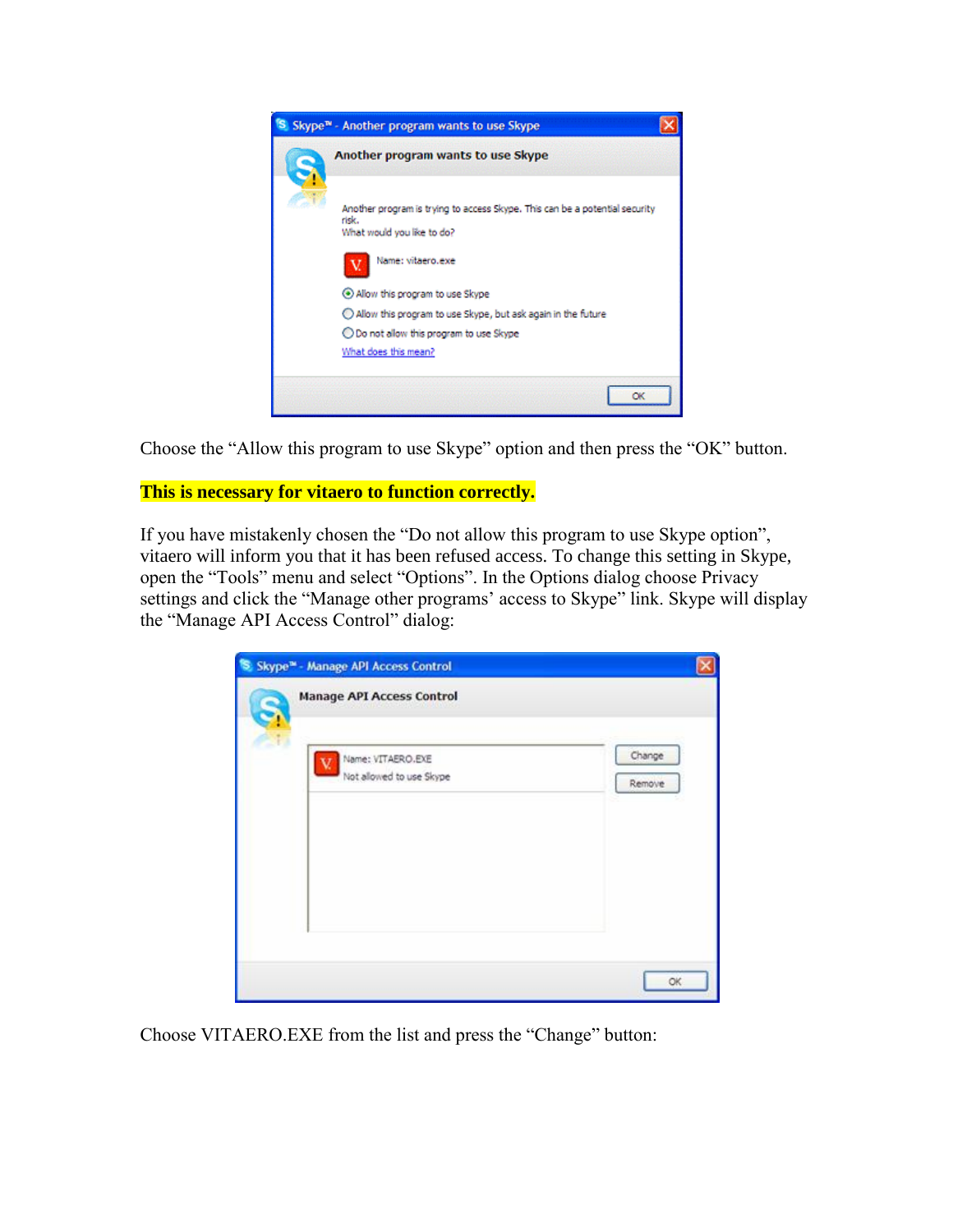

Choose the "Allow this program to use Skype" option and then press the "OK" button:

| fs. | Skype™ - Manage API Access Control        |                  |
|-----|-------------------------------------------|------------------|
|     | <b>Manage API Access Control</b>          |                  |
|     | Name: VITAERO.EXE<br>Allowed to use Skype | Change<br>Remove |
|     |                                           | OK               |

Press the "OK" button again to dismiss the previous dialog and then press the "Save" button to save the new settings. vitaero will now be allowed to communicate with Skype.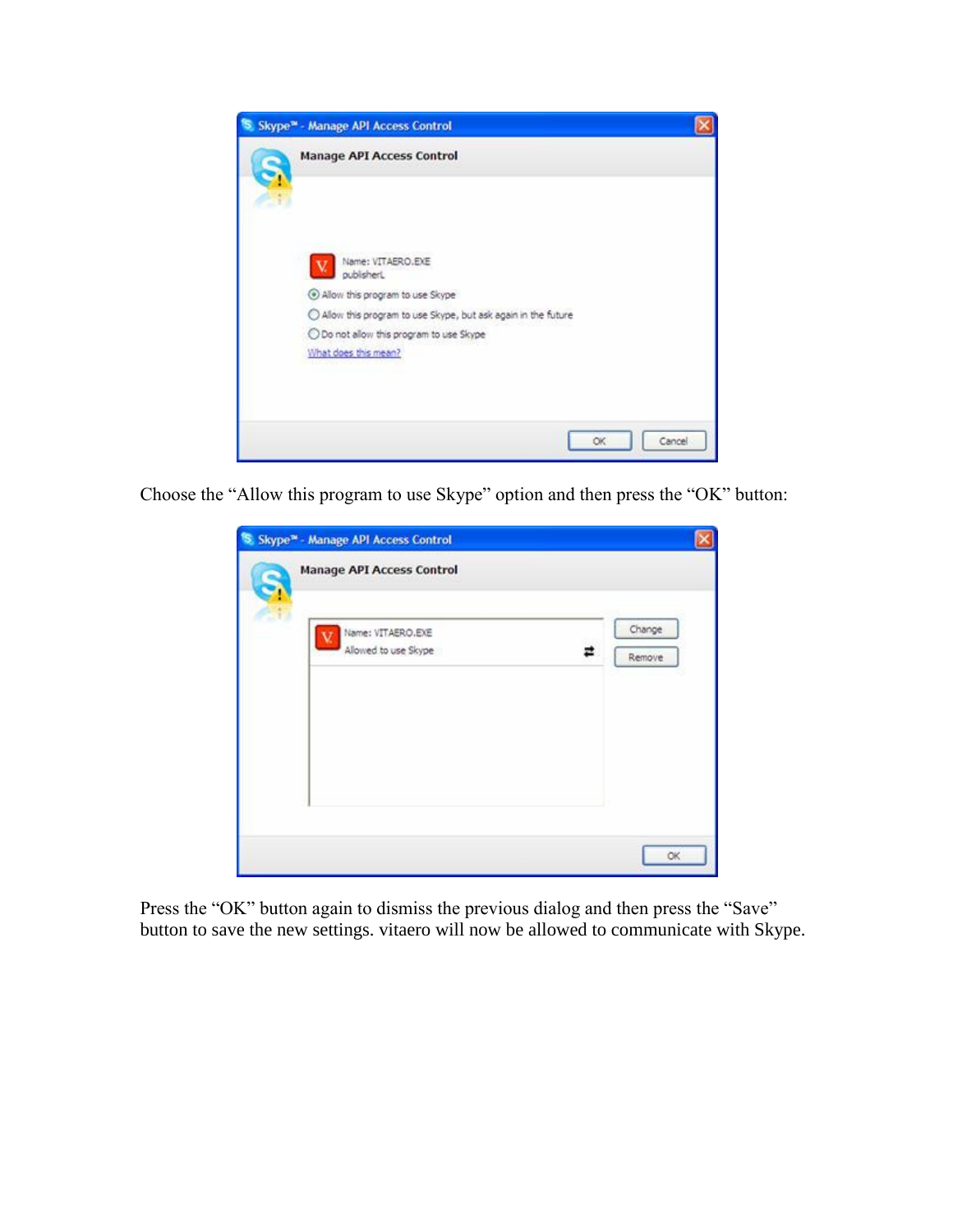# <span id="page-4-0"></span>**Connecting a Bluetooth Device**

When vitaero runs for the first time it will automatically launch the Pairing Wizard to guide you through the procedure of connecting a Bluetooth device to your PC. Bluetooth devices must be "paired" together with a PIN code in order to create a secure connection and vitaero will automatically enter the correct PIN for supported devices.



After successfully completing the procedure, vitaero will automatically select your paired device as your preferred audio device for Skype. If you wish to connect a different device later you can run the wizard again - please refer to the Configuration section of this user guide for more details.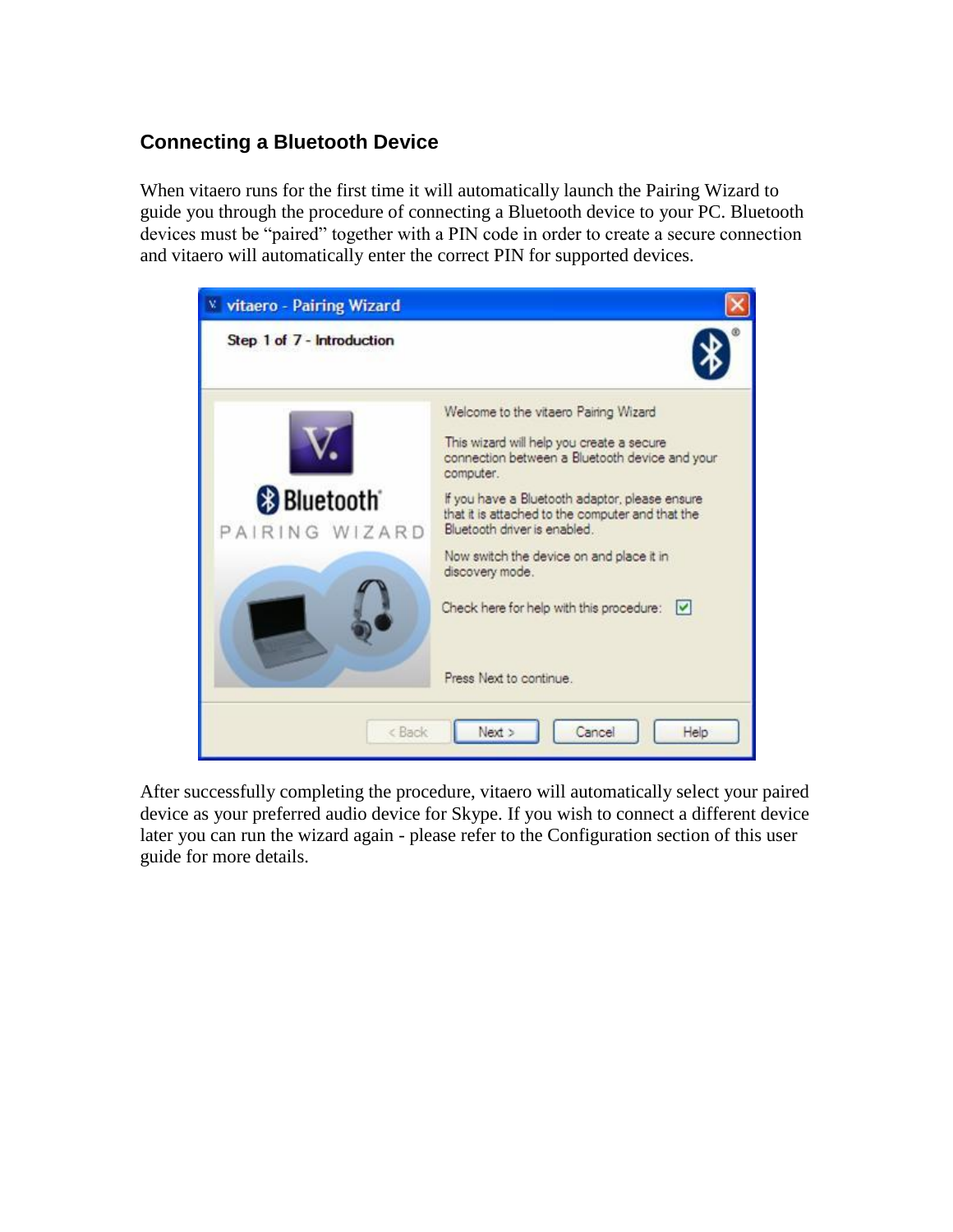# <span id="page-5-0"></span>**Configuration**

#### You must be signed in to Skype to configure vitaero.

When vitaero runs for the first time it will automatically launch the Configuration dialog. You can open this dialog at any other time by selecting Configuration from the vitaero pop-up menu or by double-clicking the vitaero system tray icon.

| Device<br>Preferred device:                                                     |                               | Startup                            |                                                                        |   |
|---------------------------------------------------------------------------------|-------------------------------|------------------------------------|------------------------------------------------------------------------|---|
| Not Selected                                                                    | Y                             | Check for updates automatically    |                                                                        |   |
| Find my Device                                                                  |                               | Start vitaero when I start Windows |                                                                        |   |
| Preserve device battery power                                                   |                               | Stop Windows from hibernating      |                                                                        |   |
| Ring the device when someone calls<br>On multifunction button press: Quick Dial | ×                             | Start vitaero suspended            |                                                                        |   |
| Quick Dial:<br>echo123<br>Skype Status                                          | Reload                        | Bluetooth Audio In:                | Set default audio to your PC sound card.<br>Bluetooth Wave from TOSHIB |   |
| Device Ready/Connected:                                                         | <b>Ca</b> Online<br>v         | Bluetooth Audio Out:               | Bluetooth Wave from TOSHIB                                             |   |
| Device Disconnected/Suspended:                                                  | $\checkmark$<br>Not Available | Default Audio In:                  | SoundMAX Digital Audio                                                 | M |
| Call in progress:                                                               | Do Not Disturb                | Default Audio Out:                 | SoundMAX Digital Audio                                                 | v |

#### **Device:**

vitaero automatically tries to connect to the preferred device when it is switched on and within range of the PC. If you have already paired a device it will be automatically selected for you. If you have paired more than one then you must choose your preferred device from the list.

If no devices have been paired then press the "Find my Device" button and see the Connecting a Bluetooth Device section of this document for more details.

#### *Preserve device battery power*

When this option is checked, vitaero will attempt to preserve the battery life of the device by maintaining a low-power connection until it is really necessary to open the full audio connection. Un-checking this option will tell vitaero to keep the audio connection open at all times. This option is checked by default.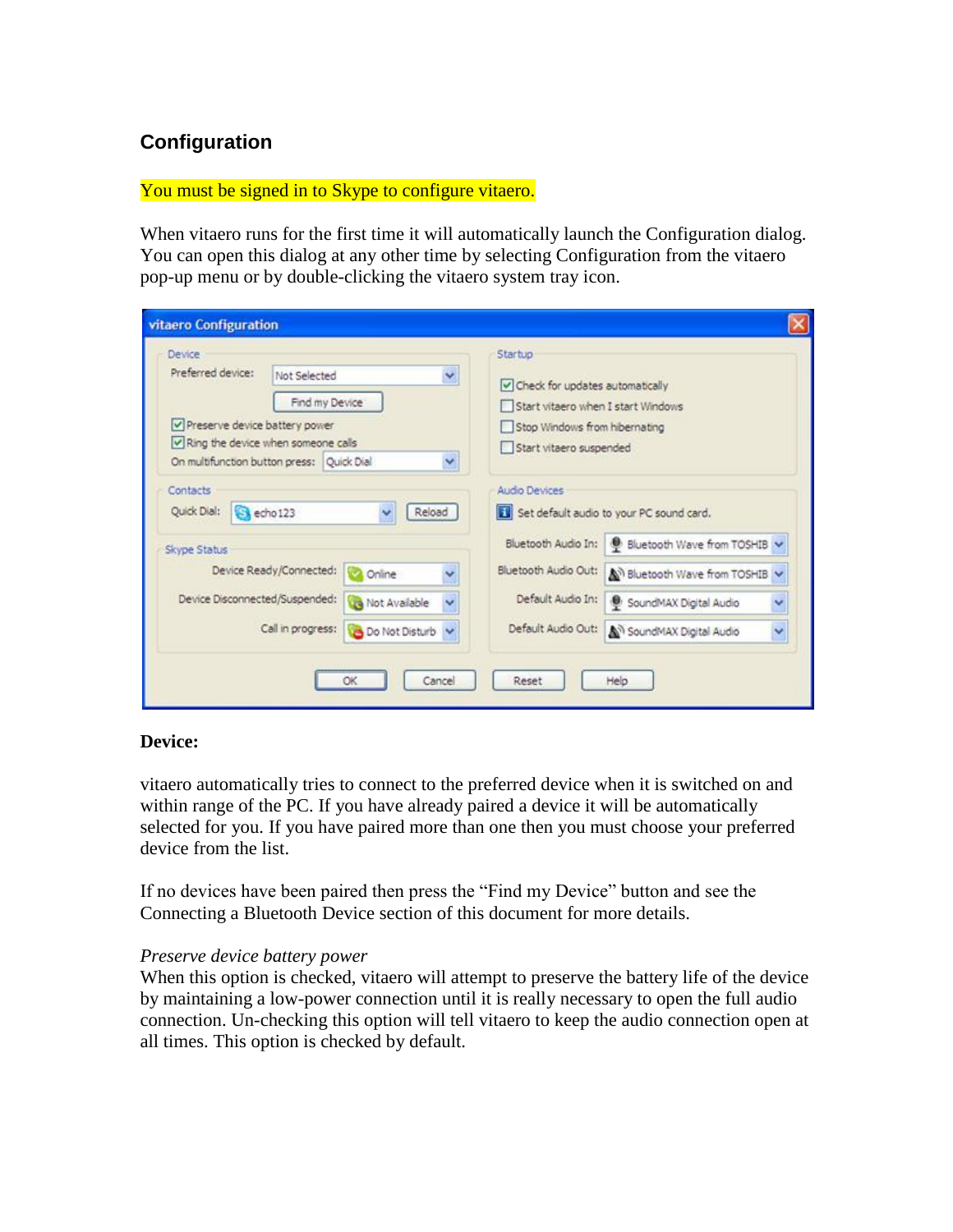#### *Ring the device when someone calls*

When this option is checked, vitaero sends the ring signal for an incoming call to the device (requires Skype version 1.3 and above). This option is checked by default.

#### *On multifunction button press*

This setting determines the action that will be taken by vitaero when the device multifunction button is pressed. The options are:

- *Quick Dial*: Dials the Skype contact that is selected in the Contacts/Quick Dial list below.
- *Toggle Audio*: Switches the audio connection on and off. Useful for managing the audio connection for other softphones.
- *Control Plugin*: Sends the button press to any plugins that are registered with the vitaero API (e.g. Funktional Extras).

## **Contacts:**

#### *Quick Dial*

Determines which Skype contact will be called when the device multifunction button is pressed (if no other call is in progress) and vitaero is configured to initiate a Quick Dial. This option is set to echo123 by default to help you make a test call.

vitaero automatically reads your contact list from Skype when you sign in. You can press the "Reload" button to update the contacts list again (useful after you have added or removed a contact in Skype during the current session).

#### **Skype Status:**

vitaero can automatically change your Skype presence status when certain events occur and you can select a different status for each event. If an event is set to "Not Selected" then vitaero will not change the status.

*Device Ready/Connected:* this status is set when the device is connected and ready to show your contacts that you are available.

*Device Disconnected/Suspended:* this status is set when the device is disconnected or suspended to show your contacts that you are not available.

*Call in progress:* this status is set when the device is connected and a call is in progress to show your contacts that you are busy. It is not possible to set Offline status as this will prevent the call from connecting.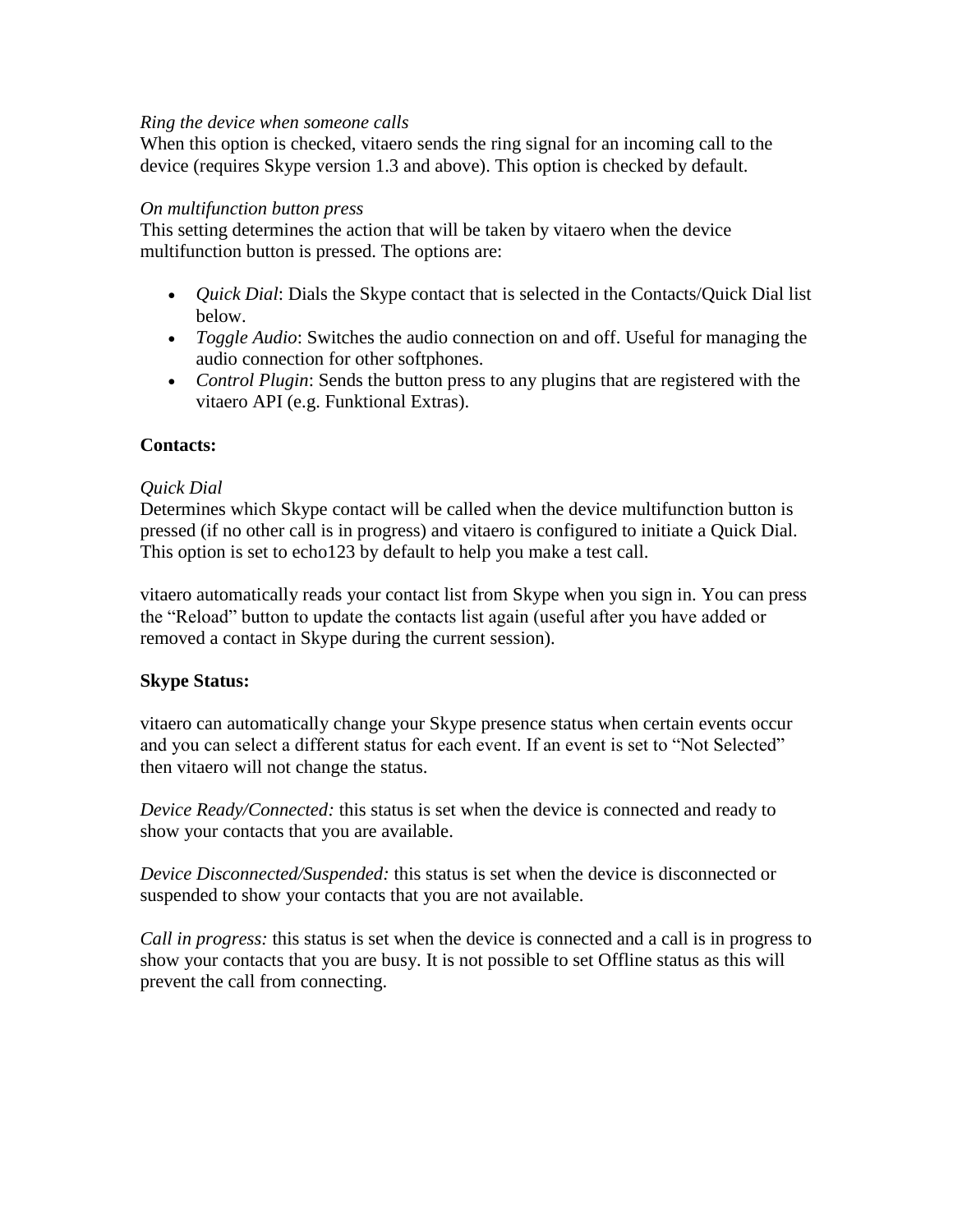#### **Startup:**

#### *Check for updates automatically*

When this option is checked, vitaero will automatically check for program updates on the vitaero website when it starts up (if an Internet connection has been established). This option is checked by default.

#### *Start vitaero when I start Windows*

When this option is checked, vitaero will automatically start when you log in to Windows.

#### *Stop Windows from hibernating*

When this option is checked, vitaero will block Windows from hibernating. This is useful for temporarily overriding power management settings on notebook PCs so that Skype can run continuously.

#### *Start vitaero suspended*

When this option is checked, vitaero will immediately suspend itself after starting to prevent it from searching for Bluetooth devices. To resume, choose the "Resume" option at any time from the vitaero pop-up menu.

#### **Audio Devices:**

vitaero will automatically switch the Skype audio input/output between your PC and your Bluetooth device whenever it is connected or disconnected. The default settings will be correct for most systems.

The Bluetooth Audio In/Out devices are set by default to "Bluetooth Audio" or "Bluetooth Hands-free Audio" for Widcomm drivers or "Windows default device" for Toshiba drivers. **Only change these settings if you are a technical user or we have instructed you to do so.**

(Widcomm only: Bluetooth High Quality Audio (A2DP) is only compatible with Bluetooth Stereo headsets and vitaero does not support high quality audio connections at this time. If this audio device is configured for use with a mono headset you will not hear any sound from Skype and you should change it back to the default setting.)

(Toshiba only: the Default Audio In/Out devices must be set to your PC sound card if you want to use Skype with your PC microphone/speaker when a Bluetooth device is not connected or vitaero is suspended. While the Toshiba Bluetooth drivers are active, all sound from the PC is transmitted to the Bluetooth device.)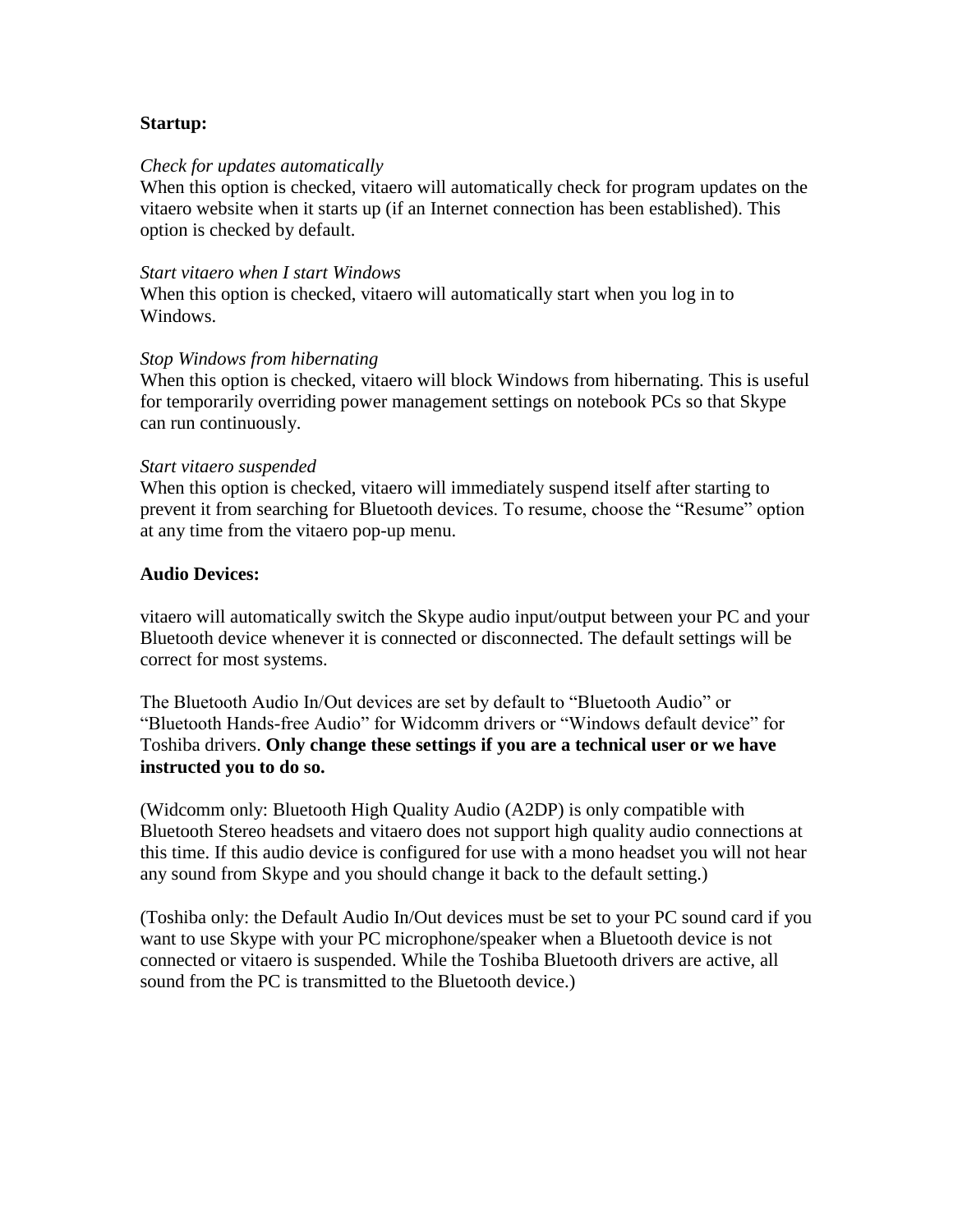## **Buttons:**

The "Cancel" button will close the dialog without saving any of your changes.

The "Reset" button will change all options to their default settings.

The "Help" button will launch your Web browser with the address of our technical support page.

When you have finished, press the "OK" button to save the settings and to close the dialog.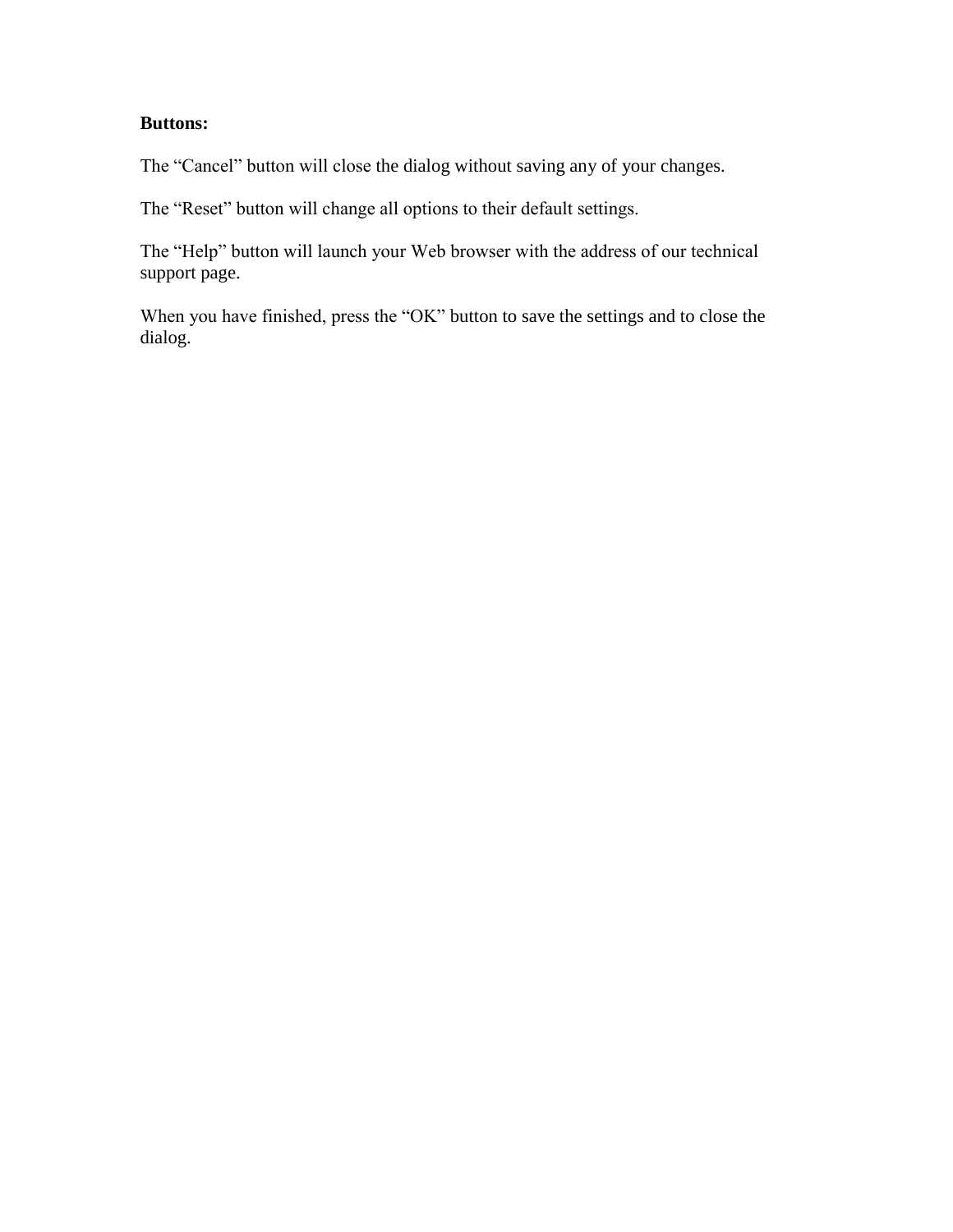# <span id="page-9-0"></span>**User Interface**

vitaero provides visual status cues to by changing it's system tray icon:

| ဂ  | Bluetooth device is not detected or connected.                      |
|----|---------------------------------------------------------------------|
| o, | Bluetooth device is connected in low-power mode and is idle.        |
| ິ  | Bluetooth device is connected and audio is on.                      |
|    | PC speaker audio is on.                                             |
|    | Bluetooth device is connected, audio is on and microphone is muted. |
| T  | vitaero is suspended.                                               |

Clicking the right mouse button while your pointer is over the vitaero system tray icon will invoke the pop-up menu:



The options on this menu are as follows:

## *Configuration*

This option will open the Configuration dialog to enable you to change various settings.

## *About vitaero…*

This option provides version information about the application.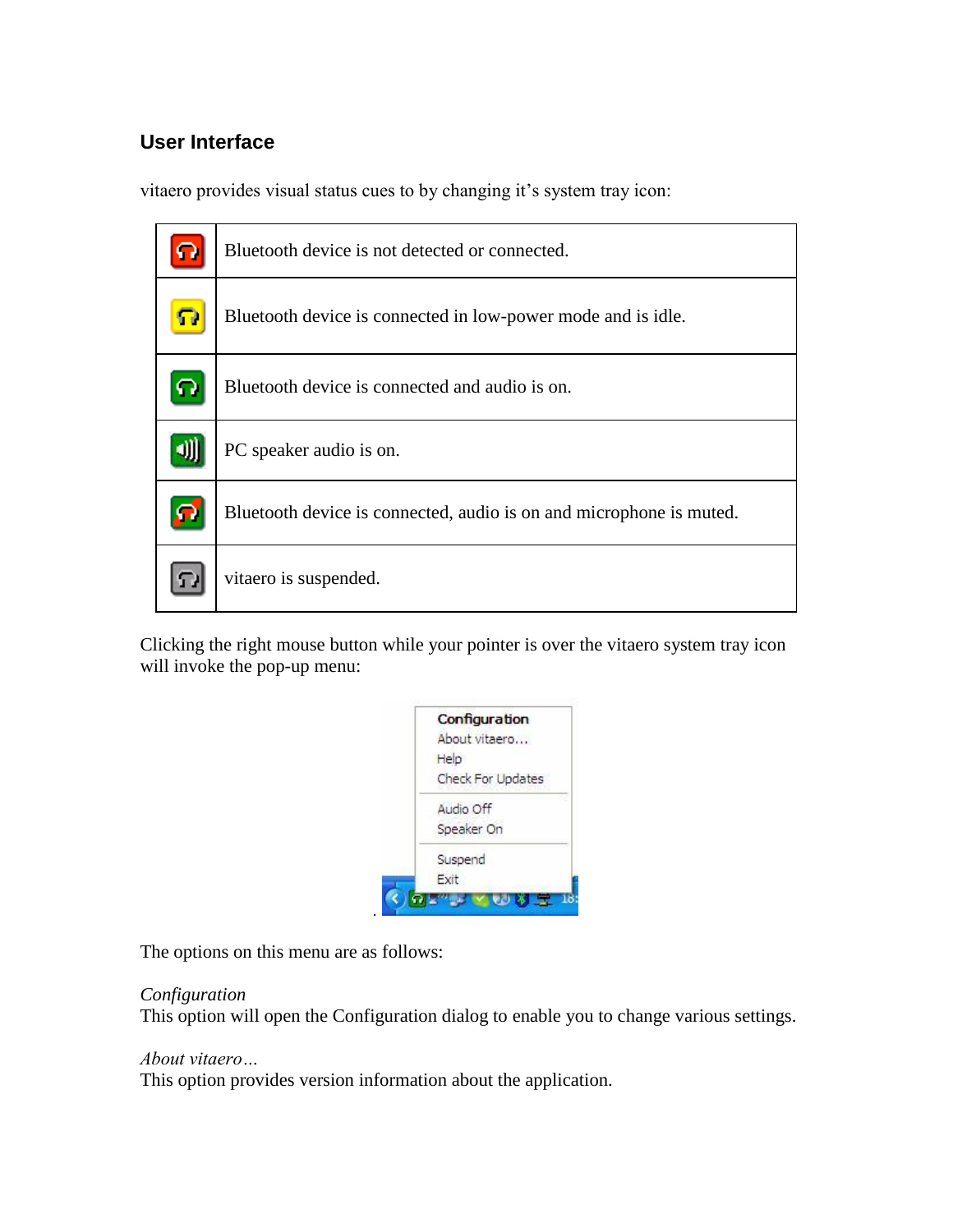## *Help*

This option will launch your Web browser and load the technical support page.

## *Check For Updates*

This option will notify you immediately if a new version of the software is available.

## *Audio On/Audio Off*

This option enables you to manually switch the Bluetooth device audio on or off. It is recommended to choose "Audio On" if you are hosting a Conference Call so that contacts leaving the call will not close your audio connection. It is also useful for using vitaero with other softphones.

## *Speaker On/Speaker Off*

This option appears when "Audio On" is selected. It enables you to manually switch audio to the PC speaker before or during a call. When the call ends the speaker will turn off, otherwise you can choose "Speaker Off".

## *Suspend (Hold)/Resume*

The Suspend option enables you to temporarily suspend vitaero if, for example, you receive an incoming call on your mobile phone and you want to use your Bluetooth headset to answer it. If there is an active Skype call it will be placed on hold. When you choose the "Resume" option, vitaero will reconnect to your headset and any on-hold Skype call will be resumed.

## *Exit*

This option will disconnect vitaero from both Skype and Bluetooth and then close the application.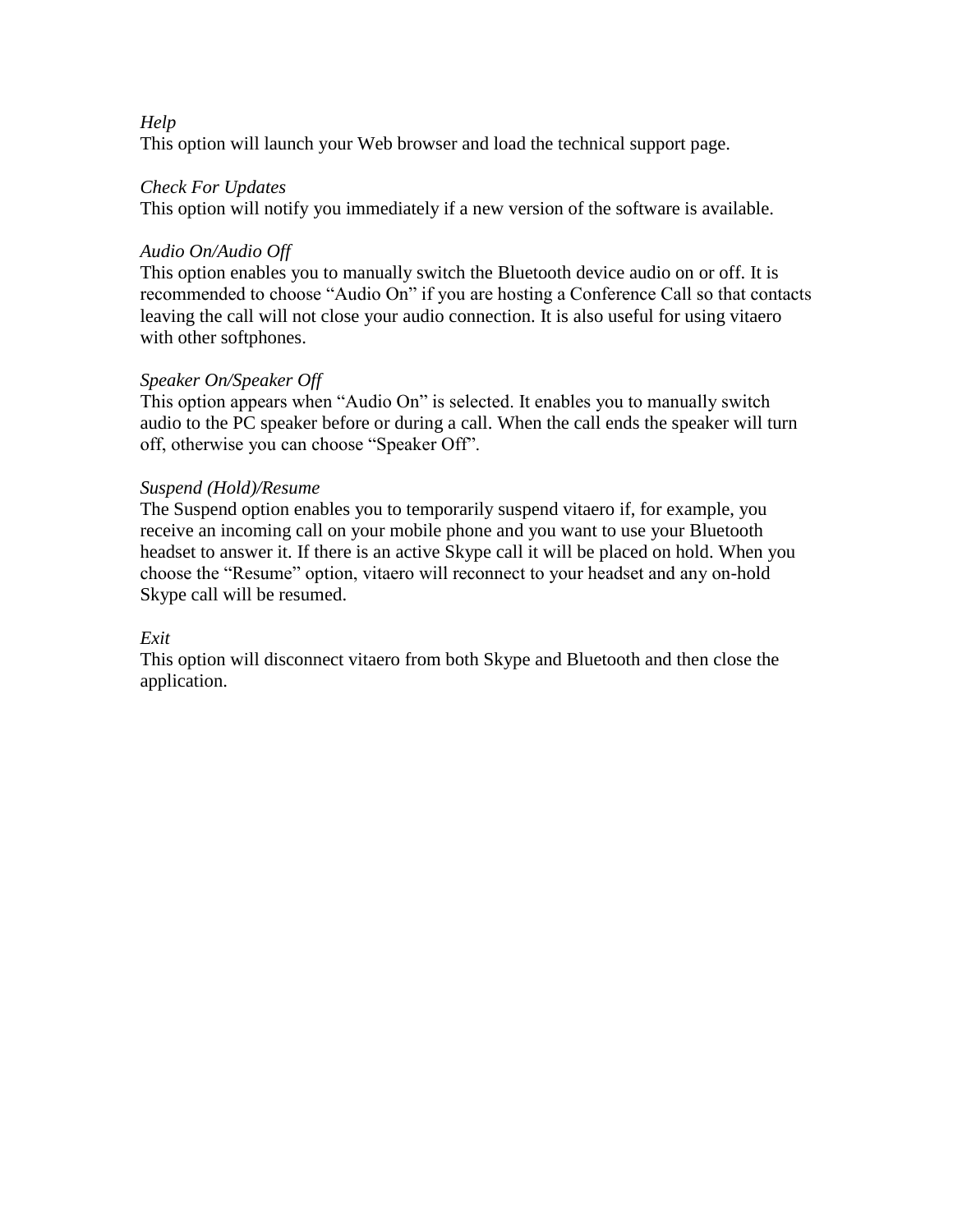# <span id="page-11-0"></span>**License Keys**

vitaero is distributed as a fully-functional application that will expire 14 days after installation unless a license key is entered. It will prompt for a key two days before it is due to expire. License keys can be purchased from [http://www.vitaero.com](http://www.vitaero.com/)

To activate a key, enter it when prompted at application launch or open the About dialog from the vitaero pop-up menu and enter the information into the boxes provided. It is recommended to copy and paste the license information from the registration email to avoid mistakes. Your registered Skype Name(s), separated by spaces, should be entered in the "Skype Name:" box and the license key entered in the "Key:" box.

| Licensed users: Trial license |  |
|-------------------------------|--|
|                               |  |
| Skype Name:                   |  |

Then press the "Register" button. vitaero will notify you if the key is activated successfully or report an error if the key is invalid. If the key is activated, "Licensed users:" will display your Skype Name(s) instead of "Trial license".

# <span id="page-11-1"></span>**Technical**

The vitaero plugin resides in the Windows system tray and translates events between the Skype API and the Bluetooth device drivers. vitaero is notified of significant events via Windows messaging and will respond appropriately by opening or closing an audio connection from the PC"s Bluetooth adaptor to the Bluetooth device. vitaero will also respond to button presses on the device and control the appropriate functions in Skype.

vitaero maintains a low power connection to the device while it is available to ensure that it is immediately responsive to call activity and also to preserve battery power.

Bluetooth drivers are supplied with USB Bluetooth adaptors and are pre-installed on PC notebooks with integrated Bluetooth modules. The manufacturers often have updated drivers available on their Technical Support website and it is worth downloading newer versions, if they are available, as the Bluetooth audio functionality is usually significantly improved with each major version.

Unfortunately vitaero will not work with the default Microsoft Bluetooth drivers in Windows XP SP2 because they do not support the Audio Gateway profile. The Microsoft drivers must be replaced by third-party drivers.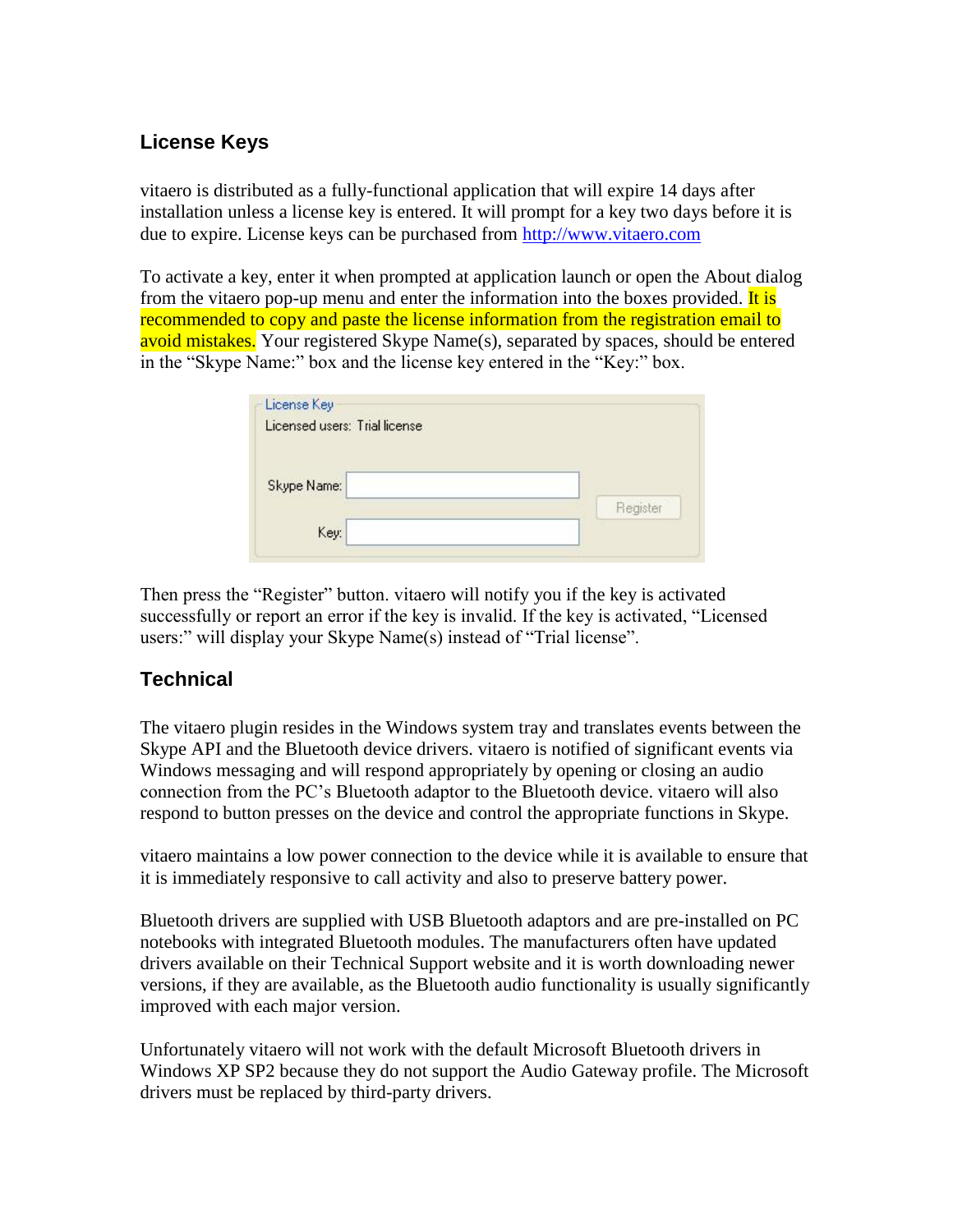vitaero provides an API so that application developers can integrate Bluetooth device control functions into their own applications. To use the API you must register the following messages in your application:

| Message         | Description                                                                                                                                                                                                                                           | <b>WPARAM</b> | <b>LPARAM</b> |
|-----------------|-------------------------------------------------------------------------------------------------------------------------------------------------------------------------------------------------------------------------------------------------------|---------------|---------------|
| vitaeroAudio    | vitaero will toggle the audio<br>channel on or off depending                                                                                                                                                                                          | N/A           | N/A           |
|                 | on the current state.                                                                                                                                                                                                                                 |               |               |
| vitaeroShutdown | When LPARAM is set to 0<br>vitaero will exit.                                                                                                                                                                                                         | N/A           | $\Omega$      |
|                 | When LPARAM is set to 1<br>vitaero will toggle between<br>suspend and resume depending<br>on the current state.<br>When vitaero is suspended the<br>active Skype call is put on<br>hold.<br>When vitaero resumes the<br>active Skype call is resumed. | N/A           | $\mathbf{1}$  |
| vitaeroAbout    | This launches the vitaero<br>About dialog.                                                                                                                                                                                                            | N/A           | N/A           |
| vitaeroConfig   | This launches the vitaero<br>Configuration dialog.                                                                                                                                                                                                    | N/A           | N/A           |
| vitaeroPairing  | This launches the vitaero<br>Pairing Wizard.                                                                                                                                                                                                          | N/A           | N/A           |
| vitaeroEvents   | When the WPARAM is set to 0<br>it indicates that the<br>multifunction button has been<br>pressed.                                                                                                                                                     | $\cap$        | N/A           |
|                 | When the WPARAM is set to 1<br>it indicates that the<br>microphone button has been<br>pressed. The level is an<br>integer value passed in the<br>LPARAM.                                                                                              | $\mathbf{1}$  | LEVEL         |
|                 | When the WPARAM is set to 2<br>it indicates that the speaker<br>volume control buttons have<br>been pressed. The level is an<br>integer value passed in the<br>LPARAM.                                                                                | $\mathcal{L}$ | LEVEL         |

## <span id="page-12-0"></span>**API**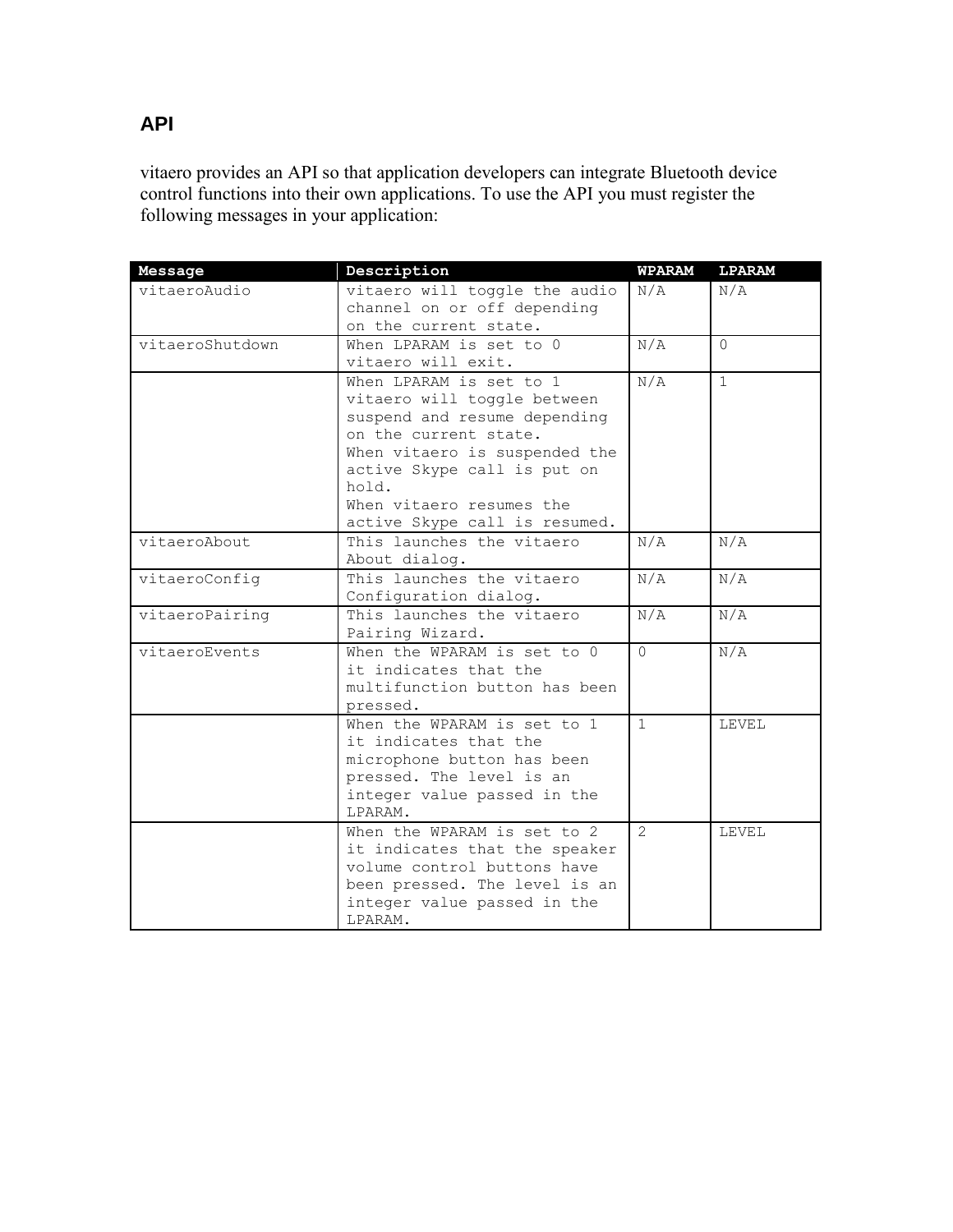## **Examples:**

*To register a message:*

const UINT WM\_VITAERO\_AUDIO = RegisterWindowMessage(\_T("vitaeroEvents"));

*To listen to events:*

(add the following to the AFX\_MSG\_MAP)

ON\_REGISTERED\_MESSAGE(WM\_VITAERO\_EVENTS, OnHeadsetButtonPressed)

*To send a message:*

(e.g. will either suspend or resume vitaero depending on it's current state)

PostMessage(HWND\_BROADCAST, WM\_VITAERO\_SHUTDOWN, (WPARAM) 0,(LPARAM) 1);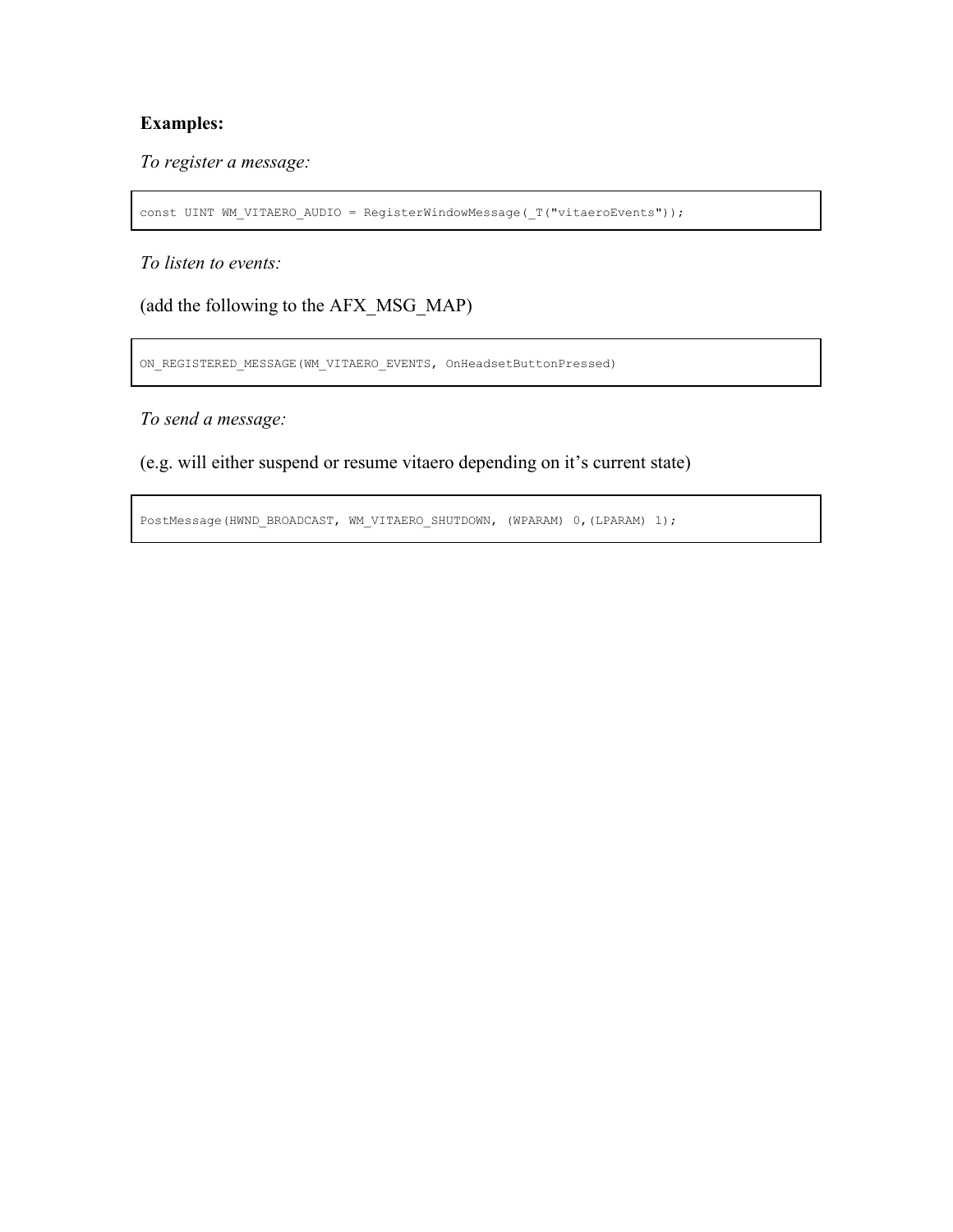## <span id="page-14-0"></span>**Headset Button Functions**



Example: Plantronics M3000

The multifunction button is usually a large button on the side of a headset. This is used, for example, to pick-up an incoming Skype call or to hang-up an active call.

The on/off (or microphone gain level) button will mute or un-mute the current call. Note: this button may not be present on some headset models.

The up/down (or volume level) button is usually a rocker-switch and will change the audio volume in the headset. It may also be used to control vitaero plugins, e.g. Funktional Extras.

| <b>Headset Button</b>  | <b>Description</b>              | <b>Example Actions</b>               |
|------------------------|---------------------------------|--------------------------------------|
| Multifunction          | Command issued by headset to    | Pick-up call<br>$\bullet$            |
|                        | indicate that the multifunction | Hang-up call<br>$\bullet$            |
|                        | button has been pressed.        | <b>Quick Dial</b>                    |
|                        |                                 | Toggle Audio On/Off                  |
| On/off (or microphone) | Command issued by the           | Mute On (first press)<br>$\bullet$   |
| gain level)            | headset to report the current   | Mute Off (second press)<br>$\bullet$ |
|                        | microphone gain level.          |                                      |
| Up/down (or volume)    | Command issued by the           | Control Plugin                       |
| level)                 | headset to report speaker       |                                      |
|                        | volume level.                   |                                      |

The following table lists the mapping of headset buttons to vitaero actions:

Headsets come in many different form factors. Please refer to your manual to identify the corresponding buttons for your device.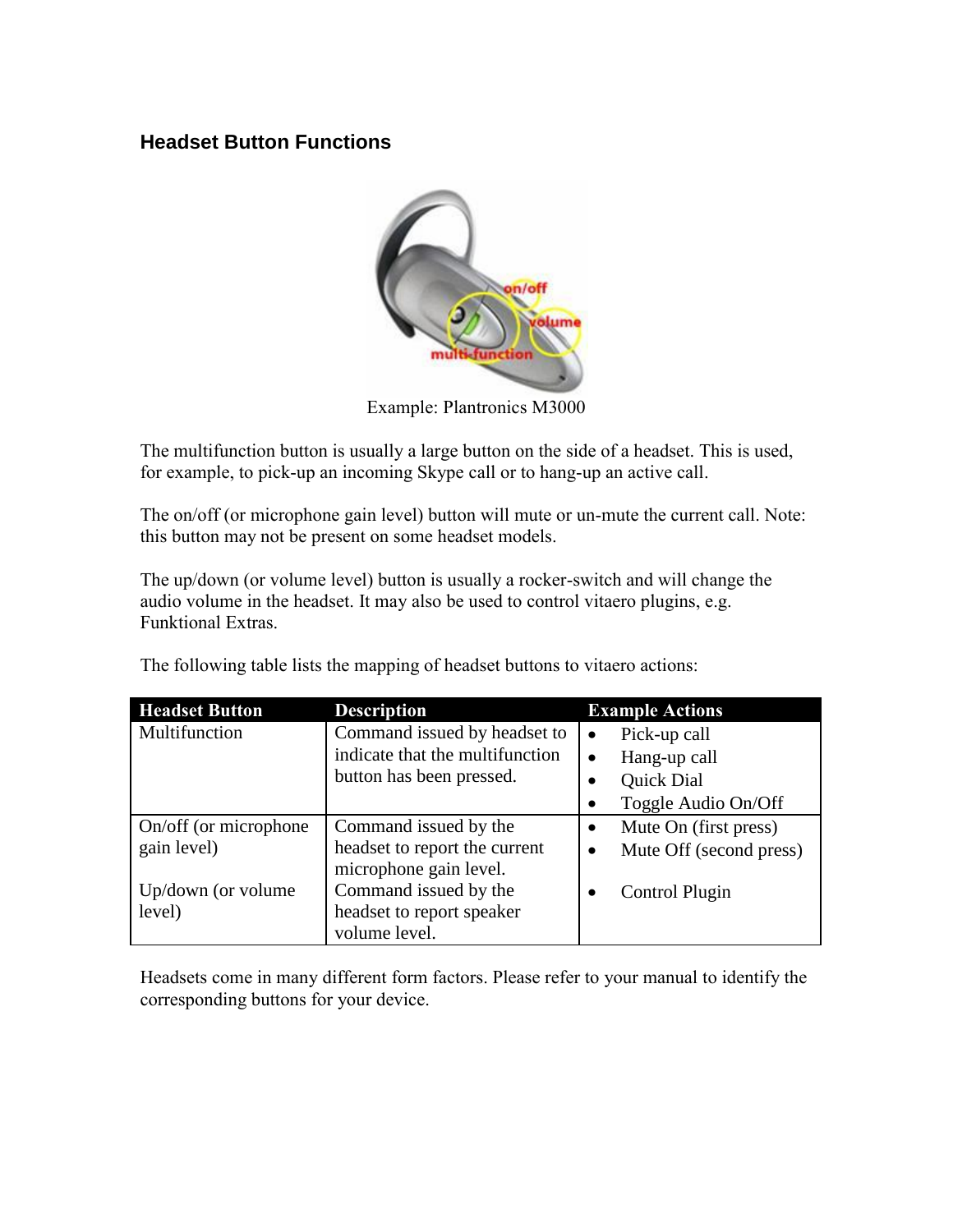## <span id="page-15-0"></span>**Known Issues/Limitations**

1) When the headset is out of range of the PC you will not hear the ringing for an incoming call unless you have configured the "Ring PC Speaker" option in Skype. You will need to move back into range to use the headset. Please refer to the Setting Audio Options section of this user guide for more details.

# <span id="page-15-1"></span>**Technical Support**

## *Q: What do the different colours of the vitaero and Bluetooth icons mean?*

| Bluetooth device is not found or is disabled           |
|--------------------------------------------------------|
| Bluetooth is enabled but there is no active connection |
| Connection to a Bluetooth device is established        |

You can diagnose the status of the vitaero and Bluetooth by understanding the combinations:

| vitaero | <b>Bluetooth</b> | What this means                                                                                                                                                                                                                          |
|---------|------------------|------------------------------------------------------------------------------------------------------------------------------------------------------------------------------------------------------------------------------------------|
| Ω       | 串                | Problem: Bluetooth is not found or disabled and vitaero cannot<br>make a connection to the device. Plug in your Bluetooth<br>adaptor and/or right-click on the Bluetooth icon and make sure<br>Bluetooth is enabled.                     |
| 0       | ≸                | This is normal: vitaero is connected in low-power mode and<br>ready to control the Bluetooth device.                                                                                                                                     |
|         |                  | This is normal: vitaero is connected and the Bluetooth device<br>audio is on.                                                                                                                                                            |
|         | $\ast$           | This is normal: vitaero is connected and the PC speaker audio<br>is on.                                                                                                                                                                  |
| ი       | $\big  \big\}$   | Problem: vitaero is not configured or the preferred Bluetooth<br>device is not detected. To connect a device, ensure that it is:<br>paired with the PC<br>selected in the Configuration dialog<br>within range of the PC and switched on |
| ဂ       |                  | Problem: Bluetooth Audio Gateway has control of the headset.<br>Press the multifunction button to release it and vitaero should<br>then change to yellow (Ready).                                                                        |
|         |                  | This is normal: a call is in progress and the headset is muted.                                                                                                                                                                          |
|         |                  | This normal: vitaero is suspended. To reconnect: click the right<br>mouse button on the vitaero tray icon and choose "Resume"                                                                                                            |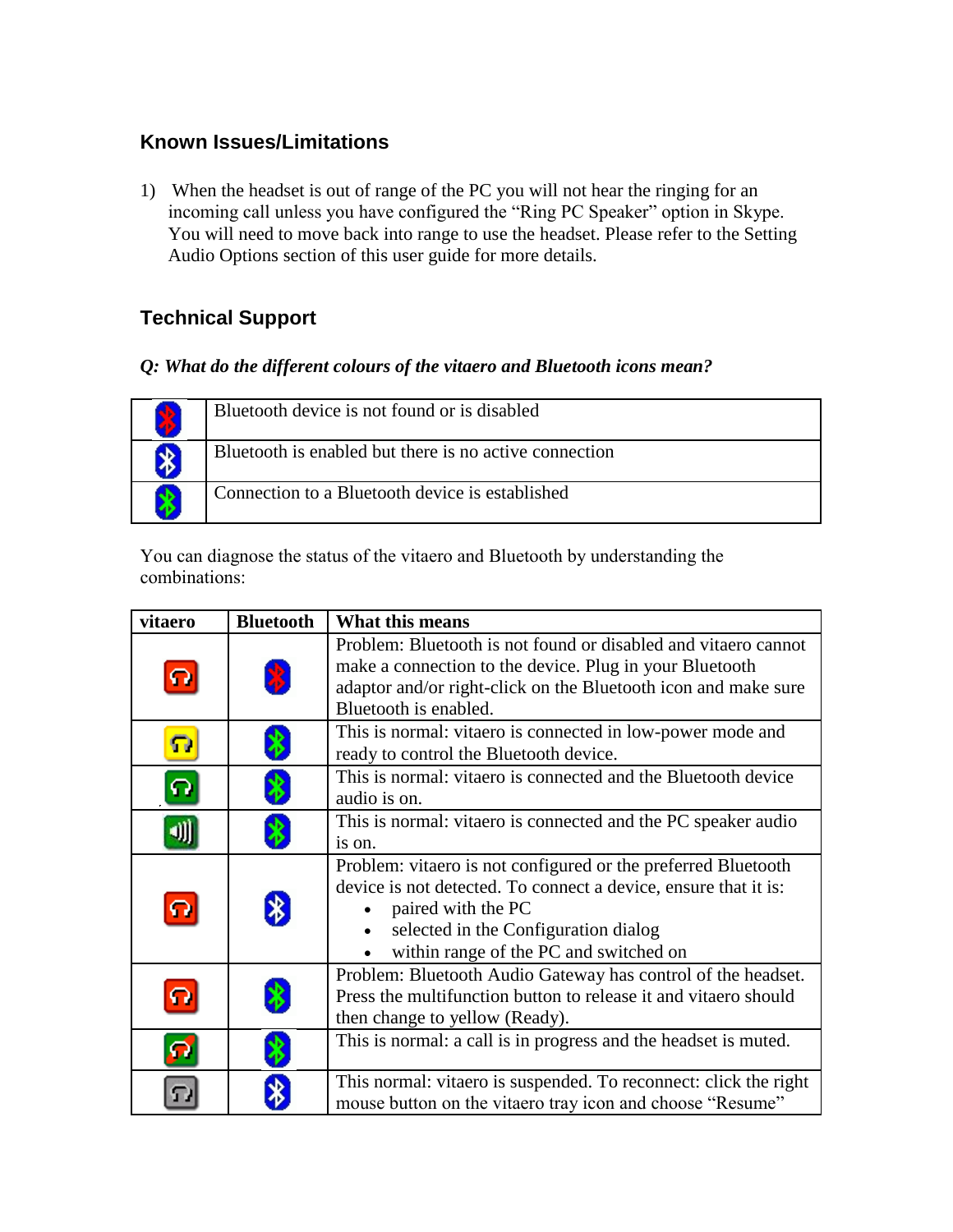| from the<br>menu.<br>pop-up |  |
|-----------------------------|--|
| -------                     |  |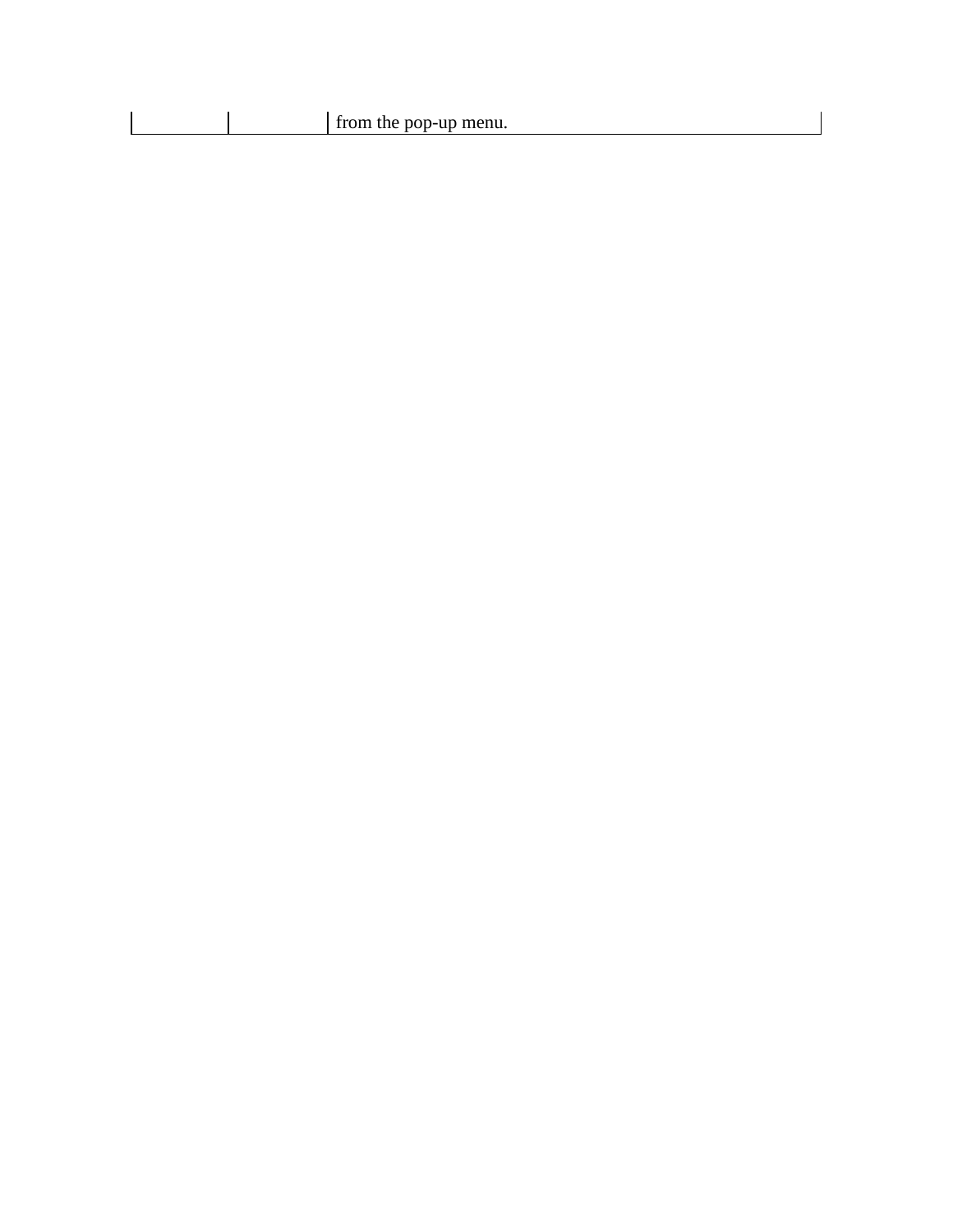## *Q: Why are the Widcomm or Toshiba drivers not working in Windows XP SP2?*

*A:* The Microsoft XP SP2 Bluetooth drivers do not support audio connections. They also override the Widcomm or Toshiba Bluetooth drivers as they are WHQL-certified and trusted whereas the third-party drivers are not - so Windows XP uses the Microsoft signed drivers by default.

#### *Widcomm only:*

To resolve this conflict, unplug your Bluetooth adaptor, uninstall the Widcomm Bluetooth software and then install it again. When it asks you to plug in the Bluetooth device and click OK, don't, and just click Cancel instead.

When the Widcomm setup has finished, plug in your Bluetooth device and let Windows install the driver. There should be two Bluetooth icons in the system tray; one blue-white: this is the Microsoft driver - and one blue-red: this is the deactivated Widcomm driver.



Now go to the Device Manager, right click on the "Generic Bluetooth Radio" (sometimes also called "Blutonium") and select "update driver". Don't let Windows XP connect to the Internet, then select "Choose software from a list or specified location". In the next dialog, select "Don't search, but select the driver to install".

In the next dialog, check "Show compatible hardware" (if it isn't checked already) and select your manufacturer's driver instead of the "Generic Bluetooth Radio" or "Blutonium" driver.

Click "Next" until the new driver is installed. Now the Widcomm system tray icon should be blue-white as well. It is now activated and ready to use.



If you right-click on the Widcomm icon and select "Start using Bluetooth" or you doubleclick on the "My Bluetooth Places" desktop shortcut, the Widcomm software installation and configuration will be continued. You can choose to hide the Microsoft icon by rightclicking on it and selecting "Remove Bluetooth Icon".

This should have resolved any compatibility issues with the Widcomm Bluetooth software and Microsoft Windows XP SP2.

There are additional illustrated instructions for configuring Widcomm drivers on our website at<http://www.vitaero.com/support/>

*Toshiba only:*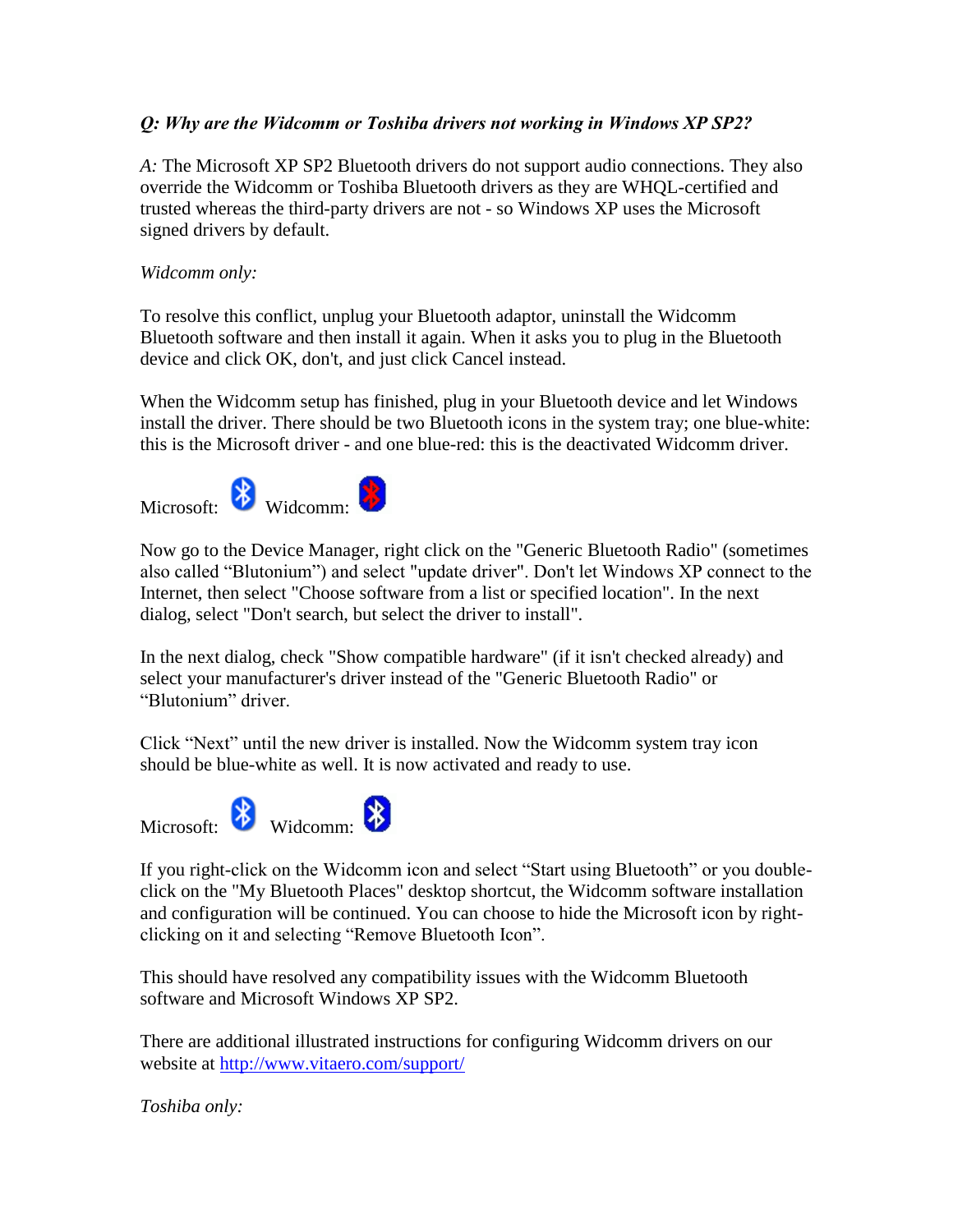To replace the Microsoft drivers with Toshiba, remove all instances of Bluetooth stacks in the Device Manager. Before rebooting the system, prevent the Microsoft Bluetooth stack from loading. These are the instructions from Microsoft"s knowledge base KB889814:

1. Open Device Manager by Clicking Start, click Run, type sysdm.cpl, and then click OK, or right click on My Computer and select properties.

- 2. Click the Hardware tab.
- 3. Click Device Manager.
- 4. Expand Bluetooth Radios.

5. Right-click each device listed under Bluetooth Radios, click Uninstall, and then click OK.

- 6. Close Device Manager, and then click OK.
- 7. In Windows Explorer, open the C:\Windows\Inf folder.
- 8. Rename the Bth.inf file to Bth.inf.old.
- 9. Rename the Bth.pnf file to Bth.pnf.old.
- 10. Restart Windows XP SP2.

Now load the Toshiba drivers. Do not insert the USB dongle until instructed by the hardware. If you are running a laptop build on a desktop or laptop without an internal Bluetooth radio you may see a window asking you to press a key combination to turn your Bluetooth modem ON. If this appears, press OK and then insert the USB dongle. Windows XP will detect the Bluetooth hardware and begin installing the drivers.

#### *Q: Why is my Bluetooth headset volume too low or why doesn't the microphone work?*

*A:* Skype may be controlling the microphone and speaker volume and this may cause problems with some Bluetooth headsets in Skype version 1.2 or 1.3. The recommended solution is to upgrade your Skype software to the latest version (1.4 or above) as there have been many improvements to audio functionality.

If you do not want to upgrade there is a workaround for the issue.

From Skype's support page:

"Try the following in Skype:

- 1. In the Skype program go to Tools-> Options-> Sound Devices
- 2. Uncheck the box: Enable automating Sound-device setting adjustment."

Due to a bug since Skype 1.2, unchecking this option may still leave the volume too quiet and you will have to manually edit the configuration file for the account having difficulty. This file can be found on your PC under \\Documents and Settings\<your windows user>\Application Data\Skype\<your Skype user>\config.xml and you can edit it with Notepad. Look for the <MicVolume>255</MicVolume> tag. The microphone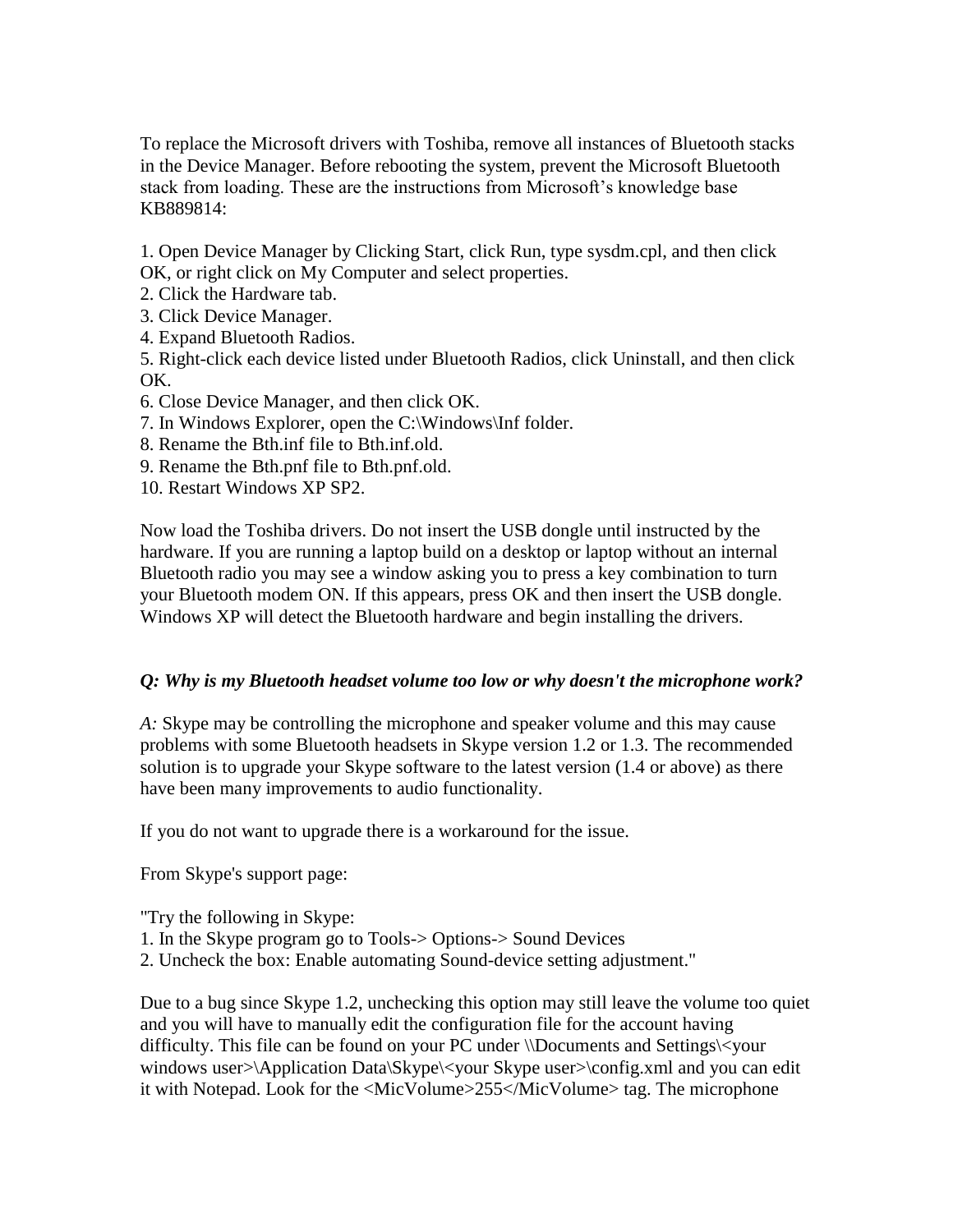volume can have the values 0 to 255, with 255 being the loudest volume. The bug in Skype sometimes sets this value at 256 and Skype users have reported that changing the value to 255 fixes the problem of very low microphone volume.

In Skype 1.4 and above this option has changed to "Let Skype adjust my sound device settings" but tests indicate that best audio results are obtained if the box is checked.

If this doesn't resolve the issue, there are various general sound settings in Windows that could affect any headset or microphone. Skype has a comprehensive collection of guides to help you adjust your settings here...

<http://www.skype.com/help/guides/soundsetup.html>

## *Widcomm only:*

First, check that the Bluetooth Audio device is working and has been enabled. From the 'Start' menu, choose 'Control Panel->Sounds and Audio Devices'. When the 'Sounds and Audio Devices Properties' dialog appears select the 'Hardware' tab. Check that 'Bluetooth Audio' appears in the list of devices:

| <b>Volume</b>       | Sounds                                                                                                                   | Audio        | Voice  | Hardware   |       |
|---------------------|--------------------------------------------------------------------------------------------------------------------------|--------------|--------|------------|-------|
| Devices:            |                                                                                                                          |              |        |            |       |
| Name                |                                                                                                                          |              |        | Type:      |       |
| Audio Codecs        |                                                                                                                          |              |        | Sound, vid |       |
|                     | <b>D.</b> Legacy Audio Drivers                                                                                           |              |        | Sound, vid |       |
|                     | <b>2</b> . Media Control Devices                                                                                         |              |        | Sound, vid |       |
|                     | C. Legacy Video Capture Devices                                                                                          |              |        | Sound vid  |       |
| <b>Video Codecs</b> |                                                                                                                          |              |        | Sound vid  |       |
|                     | Bluetooth Audio                                                                                                          |              |        | Sound, vid |       |
|                     | Manufacturer: WIDCOMM<br>Location: Location 196608 (Bluetooth Device)<br>Device Status: This device is working properly. | Troubleshoot |        | Properties |       |
|                     |                                                                                                                          | OK           | Cancel |            | Apply |

If Bluetooth Audio is missing then you should try reinstalling the Widcomm drivers or contact the vendor of your Bluetooth device for assistance.

Next, select 'Bluetooth Audio' and then choose 'Properties'. Check that the 'Device usage' drop-down is set to 'Use this device (enable)':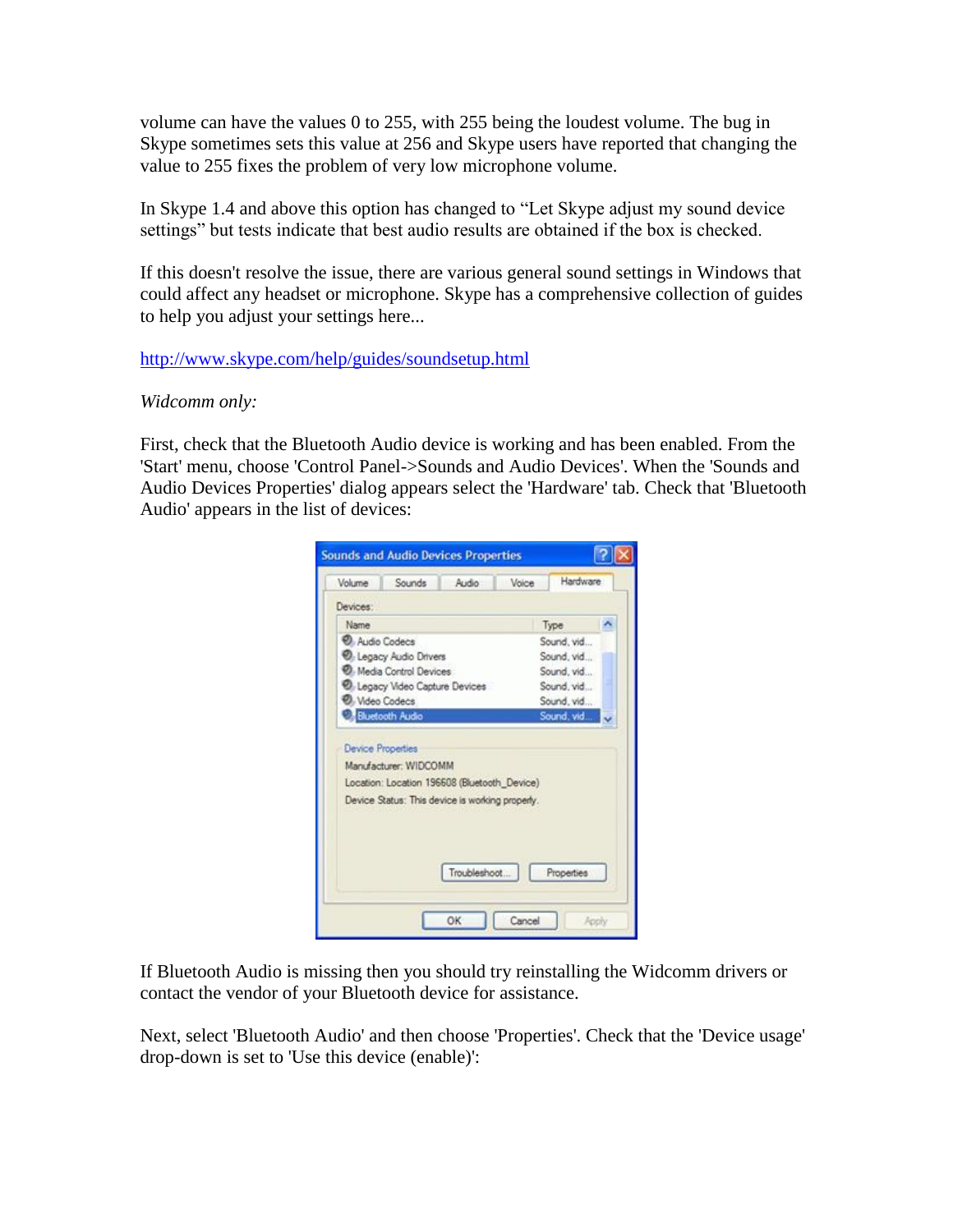|  |                           | <b>Bluetooth Audio Properties</b> |                                                                    |  |
|--|---------------------------|-----------------------------------|--------------------------------------------------------------------|--|
|  | General Properties Driver |                                   |                                                                    |  |
|  | Bluetooth Audio           |                                   |                                                                    |  |
|  | Device type:              |                                   | Sound, video and game controllers                                  |  |
|  | Manufacturer:             |                                   | WIDCOMM                                                            |  |
|  | Location:                 |                                   | Location 196608 (Bluetooth Device)                                 |  |
|  | Device status             |                                   |                                                                    |  |
|  | start the troubleshooter. |                                   | If you are having problems with this device, click Troubleshoot to |  |
|  |                           |                                   |                                                                    |  |
|  |                           |                                   | Troubleshoot                                                       |  |
|  | Device usage:             |                                   |                                                                    |  |
|  | Use this device (enable)  |                                   |                                                                    |  |

Now press "OK". At this time you will need to reboot your PC before continuing.

From the 'Start' menu, choose 'Control Panel->Sounds and Audio Devices'. When the 'Sounds and Audio Devices Properties' dialog appears select the 'Volume' tab and in the Device volume area choose 'Advanced...':

| Volume        | Sounds                           | Audio                                                                             | Voice   | Hardware     |
|---------------|----------------------------------|-----------------------------------------------------------------------------------|---------|--------------|
| Device volume | Realtek AC97 Audio               |                                                                                   |         |              |
|               | Low                              |                                                                                   | 1.1.1.1 | 7011<br>High |
|               | Mute                             |                                                                                   |         |              |
|               | Place volume icon in the taskbar |                                                                                   |         |              |
|               |                                  |                                                                                   |         | Advanced     |
|               | Speaker settings                 |                                                                                   |         |              |
|               |                                  |                                                                                   |         |              |
|               |                                  | Use the settings below to change individual<br>speaker volume and other settings. |         |              |
|               |                                  | Speaker Volume                                                                    |         | Advanced     |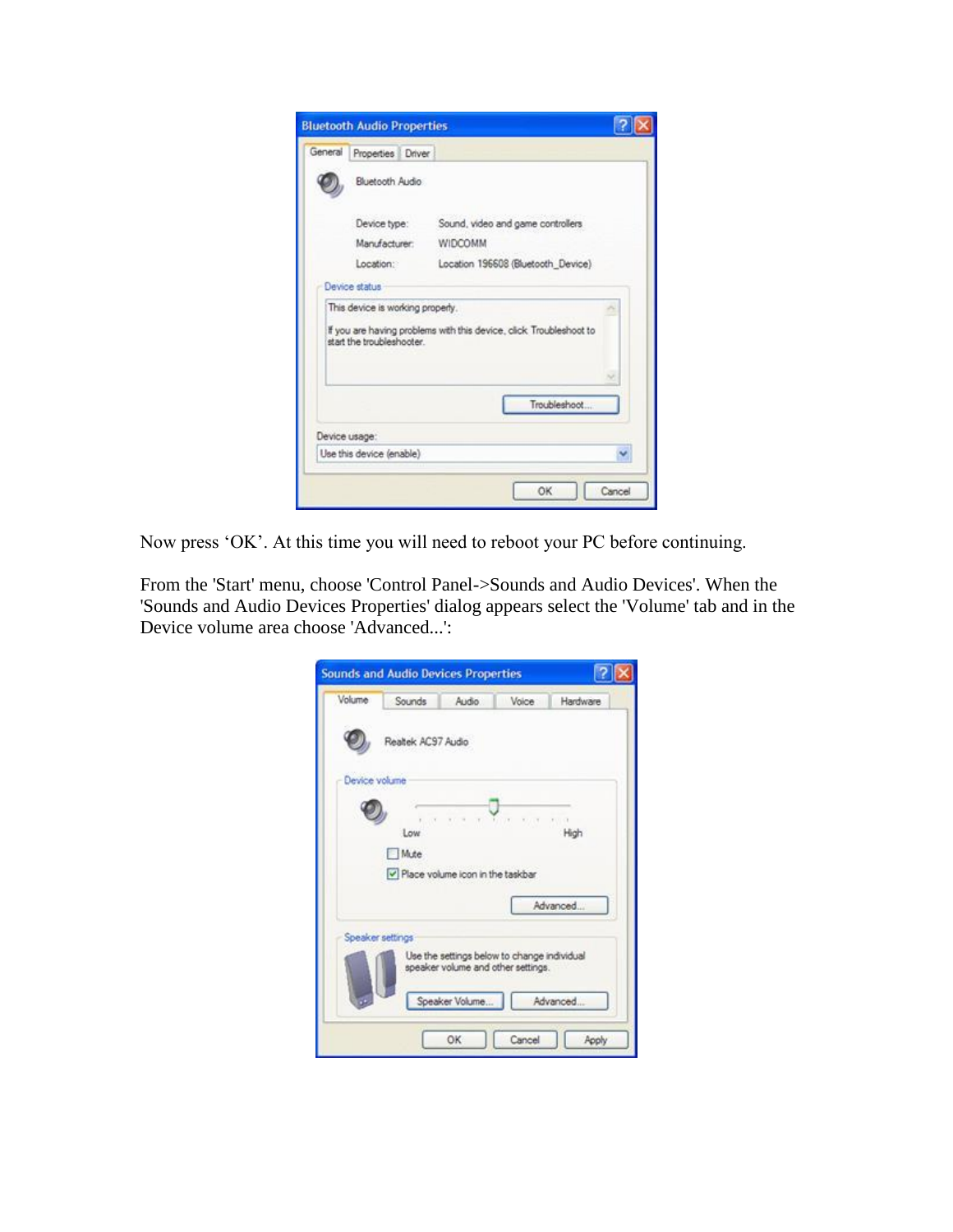When the 'Volume Control' dialog appears select the 'Options' menu and then 'Properties'. When the 'Properties' dialog appears change the Mixer device to 'Bluetooth Audio' and select the 'Recording' option under 'Adjust volume for':

| <b>Properties</b>         |                               |    |
|---------------------------|-------------------------------|----|
|                           | Mixer device: Bluetooth Audio |    |
| Adjust volume for         |                               |    |
| Playback                  |                               |    |
| <b><i>O</i></b> Recording |                               |    |
| Other                     |                               | B. |
| Line In<br>Microphone     |                               |    |
| ¢.                        | OK Cancel                     | ۰  |

Make sure that there is a check mark next to 'Microphone'. Now press 'OK'.

When the 'Recording Control' dialog appears make sure that there is no check mark next to 'Mute' and that the 'Volume' slider is half way or above:

| R               |
|-----------------|
| Options Help    |
| Microphone      |
| Balance:        |
| D<br>d.         |
| Volume:         |
|                 |
|                 |
|                 |
| Mute            |
| Bluetooth Audio |

You may need to try different settings here to find the most suitable level for your device.

Now select the 'Options' menu and then 'Properties'. When the 'Properties' dialog appears change the Mixer device to 'Bluetooth Audio' and select the 'Playback' option under 'Adjust volume for':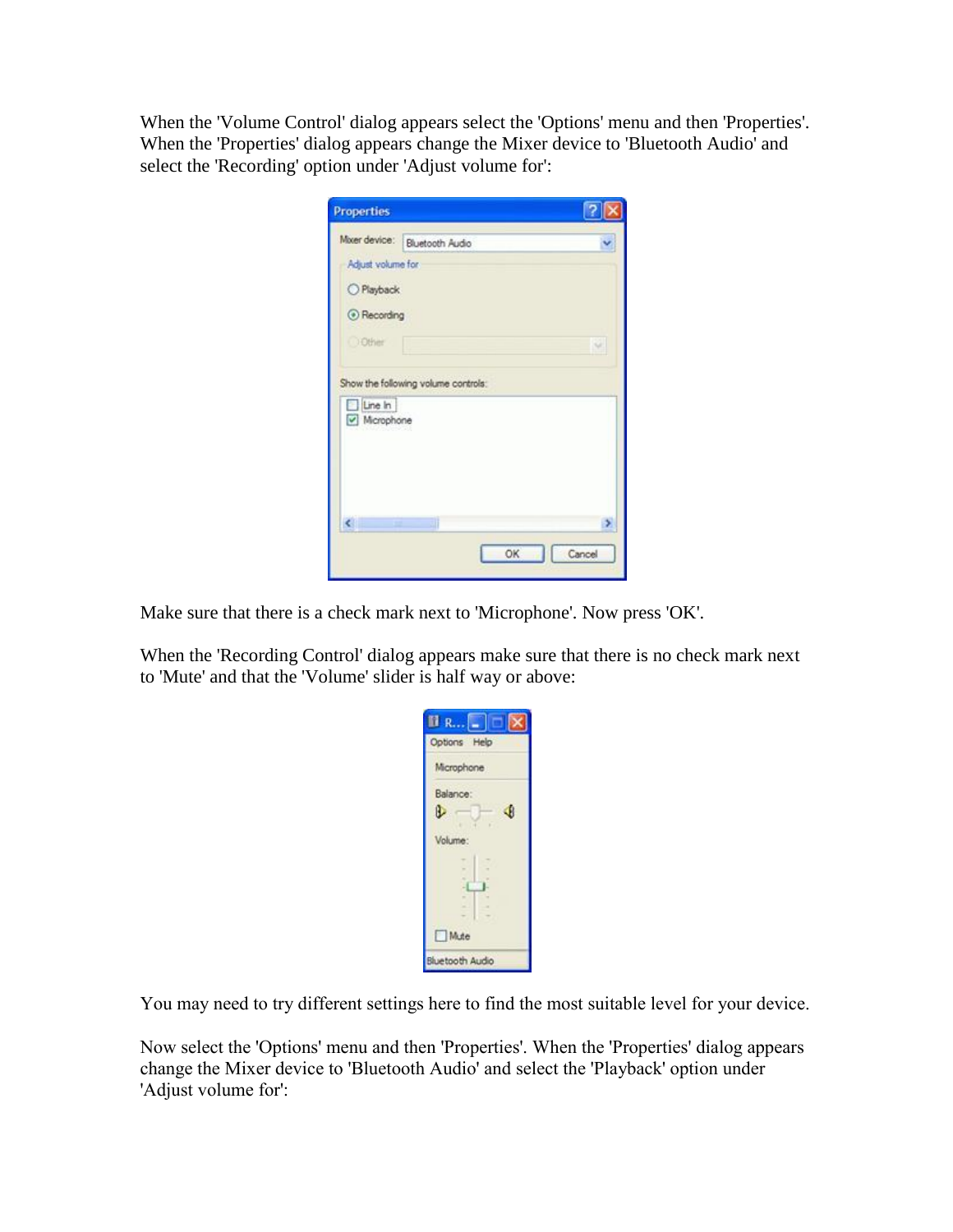| <b>Properties</b>                                       |                                     |                             |
|---------------------------------------------------------|-------------------------------------|-----------------------------|
| Adjust volume for                                       | Moter device: Bluetooth Audio       |                             |
| O Playback<br>Recording<br><b>O</b> Other               |                                     |                             |
| Volume Control<br>$~\vee$ Wave<br>SW Synth<br>CD Player | Show the following volume controls: | $\mathcal{L}_{\mathcal{C}}$ |
| ¢.                                                      |                                     | ×<br>OK   <br>Cancel        |

Make sure that there is a check mark next to at least 'Volume Control'. Now press 'OK'.

When the 'Volume Control' dialog appears make sure that there is no check mark next to 'Mute all' and that the 'Volume' slider is half way or above:

| Options Help          |                                                   |                            |                                        |
|-----------------------|---------------------------------------------------|----------------------------|----------------------------------------|
| <b>Volume Control</b> | Wave.                                             | SW Synth                   | CD Player                              |
| Balance:              | Balance:                                          | Balance:                   | Balance:                               |
| ₫<br>D<br>٠           | D<br>20.000                                       | ♦<br>D                     | ⋬<br>D<br>×                            |
| Volume:               | Volume:                                           | Volume:                    | Volume:                                |
| -<br>۰<br>$\sim$<br>۰ | $\sim$<br>۰                                       | ۰<br>$\sim$<br>۰           | ۰<br>$\sim$<br>۰                       |
| ۰<br>-1               | ٠<br>в.<br>н                                      | ٠<br>-1                    | ۰<br>٠<br>٠                            |
| ٠<br>۰<br>۰<br>۰<br>۰ | ٠<br>۰<br>۰<br>۰<br>$\overline{\phantom{a}}$<br>۰ | ٠<br>۰<br>$\sim$<br>۰<br>۰ | ۰<br>۰<br>۰<br>۰<br>$\rightarrow$<br>۰ |
| Mute all              | Mute                                              | Mute                       | Mute                                   |

You may need to try different settings here to find the most suitable level for your device.

Your Bluetooth Audio device should now be functioning correctly.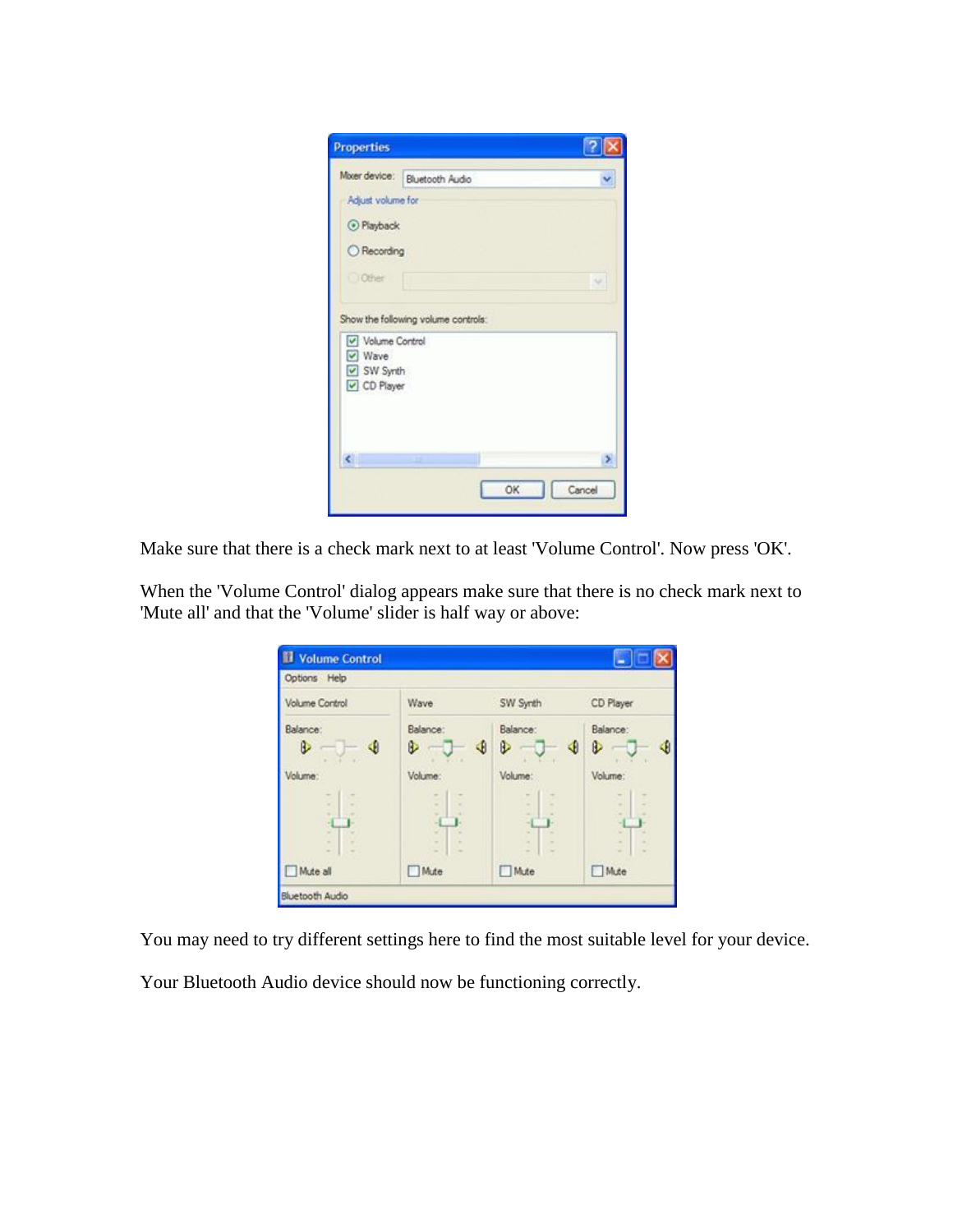## *Q. Why do I get a "Problem with playback device" error from Skype with the Toshiba Bluetooth drivers?*

*A:* This problem was introduced in Skype 2.x and it happens the first time that Skype tries to use the "Bluetooth WAVE from Toshiba" audio device that Toshiba has also installed as the default Windows audio device.

As a workaround, in the vitaero Configuration dialog change the Bluetooth Audio In and Out devices to "Windows default device" and change the Default Audio In and Out devices to your PC's actual sound card device. You may also have to uncheck the "Enable audio channel management" checkbox.

In the Skype Tools->Options->Sound Devices dialog set the Audio In, Audio Out and Ringing devices to "Windows default device".

## *Q: What if the vitaero system tray icon stays red*?

1) You may not have chosen a preferred Bluetooth device for vitaero to connect to. See the Configuration section of this user guide for more details.

ဂ

2) The Bluetooth device may have lost it"s pairing with the PC - the Bluetooth driver may prompt for a PIN code when reconnecting to the PC (especially after it has been used with a mobile phone). This code should be specified in the device user manual (it is usually 0000). See the Connecting a Bluetooth Device section of this user guide for more details on pairing.

3) Skype may not be responding to vitaero. This scenario may occur after Windows hibernate or suspend and resume as Skype does not handle these functions reliably. Skype may often cause Windows resume to freeze before the desktop is displayed.

## **It is recommended to exit from Skype before using Windows hibernate or suspend and to restart Skype after Windows resume.**

4) The default Bluetooth Audio Gateway service may have assumed direct control of the Bluetooth headset. Some headsets automatically try to establish an audio connection when they are switched on and this interferes with the operation of vitaero which is designed to replace the default Audio Gateway. Try pressing the headset multifunction button to disconnect the headset from the PC and vitaero should then change to yellow (Ready) if it can establish a connection.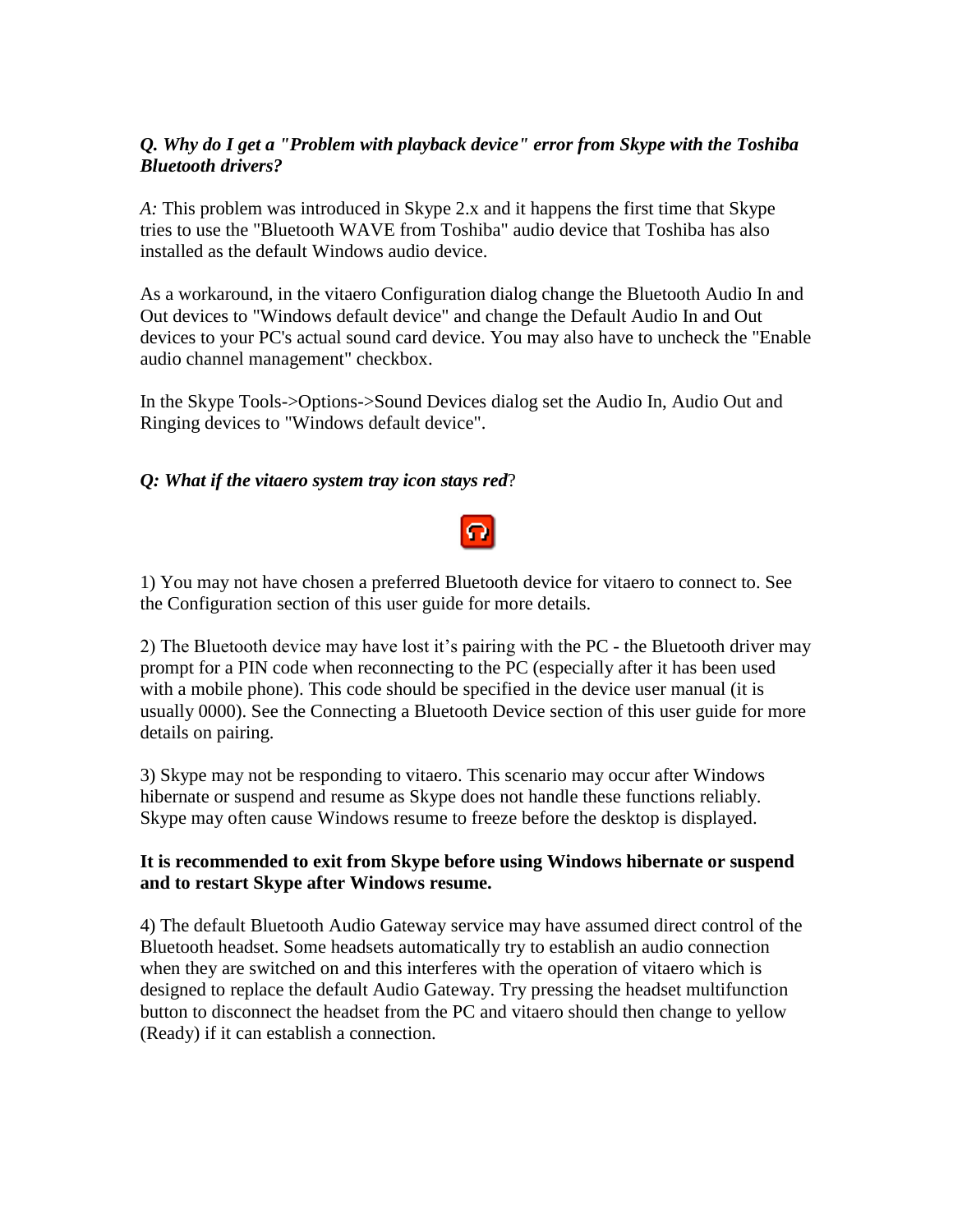## *Widcomm only:*

To prevent the default Audio Gateway from intercepting the headset connection, click the right mouse button on My Bluetooth Places and choose "Advanced Configuration":

|                 |             |                                        | General Accessbilty Discovery Local Services Client Applications Hardware                                                                             |  |
|-----------------|-------------|----------------------------------------|-------------------------------------------------------------------------------------------------------------------------------------------------------|--|
|                 |             | WIDCOMM Bluetooth Software 5.0.1.802   |                                                                                                                                                       |  |
| <b>Identity</b> |             |                                        |                                                                                                                                                       |  |
| T AM            | discovered. |                                        | Enter a unique name for this computer. This name will be displayed to<br>other Bluetooth devices if this computer is configured to allow itself to be |  |
|                 |             |                                        |                                                                                                                                                       |  |
|                 |             |                                        | Select a computer type from the drop-down menu. This selection<br>determines the icon that represents this computer on remote devices.                |  |
|                 |             | Computer name: Funktional Software Ltd |                                                                                                                                                       |  |

Then click the "Local Services" tab and select "Audio Gateway":

|                |                                                                                                                                   |         |                                                                                                                      | General Accessbilty Discovery Local Services Client Applications Hardware                                                                                            |        |
|----------------|-----------------------------------------------------------------------------------------------------------------------------------|---------|----------------------------------------------------------------------------------------------------------------------|----------------------------------------------------------------------------------------------------------------------------------------------------------------------|--------|
|                |                                                                                                                                   |         |                                                                                                                      | Select the services that this computer will provide to other Bluetooth devices.<br>Double-click a service name to set its security, start-up options and properties. |        |
|                | Service Name                                                                                                                      | Startup |                                                                                                                      | Secure Connection COM Port                                                                                                                                           |        |
| Printer        | Bluetooth Imaging                                                                                                                 |         | Manual Startup<br>Automatic Startup Required                                                                         | Required                                                                                                                                                             |        |
| <b>Header!</b> | <b>Audio Gateway</b>                                                                                                              |         | Automatic Startup<br>Automatic Startup                                                                               | Regured                                                                                                                                                              |        |
|                | PIM Synchronization<br>File Transfer<br>PIM Item Transfer<br>Dial-up Networking<br>Network Access<br><b>Bluetooth Serial Port</b> |         | Automatic Startup<br>Automatic Startup<br>Automatic Startup<br>Manual Startup<br>Manual Startup<br>Automatic Startup | Reguired<br>Required<br>Required<br>Required<br>Required<br>Required<br>Required                                                                                     | COM4   |
|                |                                                                                                                                   |         |                                                                                                                      |                                                                                                                                                                      | IУ.    |
|                | Properties                                                                                                                        |         |                                                                                                                      | Add Serial Service                                                                                                                                                   | Delete |

Then press the "Properties…" button and uncheck the box next to "Startup Automatically":